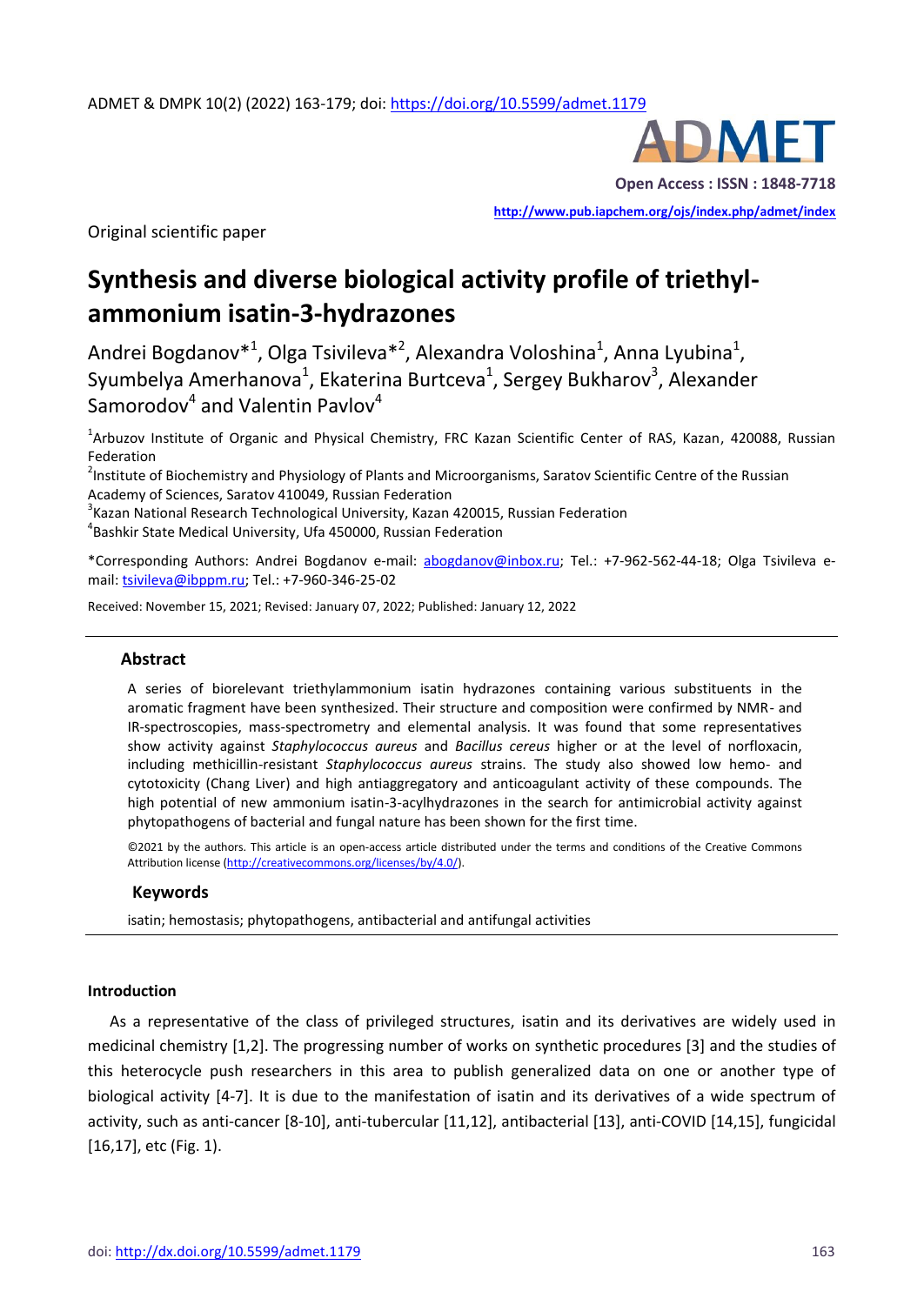

**Figure 1.** Biologically active isatins and isatin-3-acylhydrazones

One of the modern trends in the design and targeted synthesis of bioactive isatin derivatives is the concept of molecular hybridization [18-21]. In this regard, the combination of a pharmacophore fragment and a quaternized nitrogen atom in one molecule seems to be promising in terms of the search for effective and non-toxic biorelevant drugs [22,23]. In recent years, our research group has been working in this direction, namely in the synthesis and study of the antimicrobial activity of water-soluble isatin hydrazones containing a positively charged nitrogen atom (Fig. 2) [24-30]. Those studies showed the dependence of antimicrobial activity on many structural factors. Thus, in the series of trimethylammonium isatin acylhydrazones, sterically hindered analogs showed the best activity against some Gram-positive bacteria [24-26]. We also found that both an increase in the lipophilicity of the benzyl substituent [30] and the presence of an alkyl chain of medium length  $(C_{10}-C_{12})$  [27] in position 1 leads to an improvement in antimicrobial activity. It is important that all previously obtained compounds have low hemo- and cytotoxic effects.



**Figure 2.** Antimicrobial ammonium isatin-3-acylhydrazones

### **Experimental**

### *Materials and methods*

Starting isatins **1a-g** were synthesized accordingly to our previously reported procedure [24]. IR spectra were measured with a Bruker Vector-22 instrument for the samples in KBr pellets. <sup>1</sup>H and <sup>13</sup>C NMR spectra were recorded on a Bruker Avance-400 or Bruker Avance-600 Bruker spectrometers at 400, 600 and 100.6, 150 MHz, respectively. Chemical shifts were reported in ppm relative to residual signals of deuterated solvents. CDCl<sub>3</sub>, DMSO-d<sub>6</sub> or a mixture of CDCl<sub>3</sub>/DMSO-d<sub>6</sub> were used as the NMR solvents. MALDI mass spectra were recorded on an UltraFlex III TOF/TOF mass spectrometer in linear mode with a recording of positive ions, metal target, and p-nitroaniline matrix. Elemental analysis was performed on a Euro Vector 2000 CHNS-3 instrument; halogen content was determined by pyrolysis in the oxygen stream. Melting points were determined using an SMP10 Stuart instrument and uncorrected.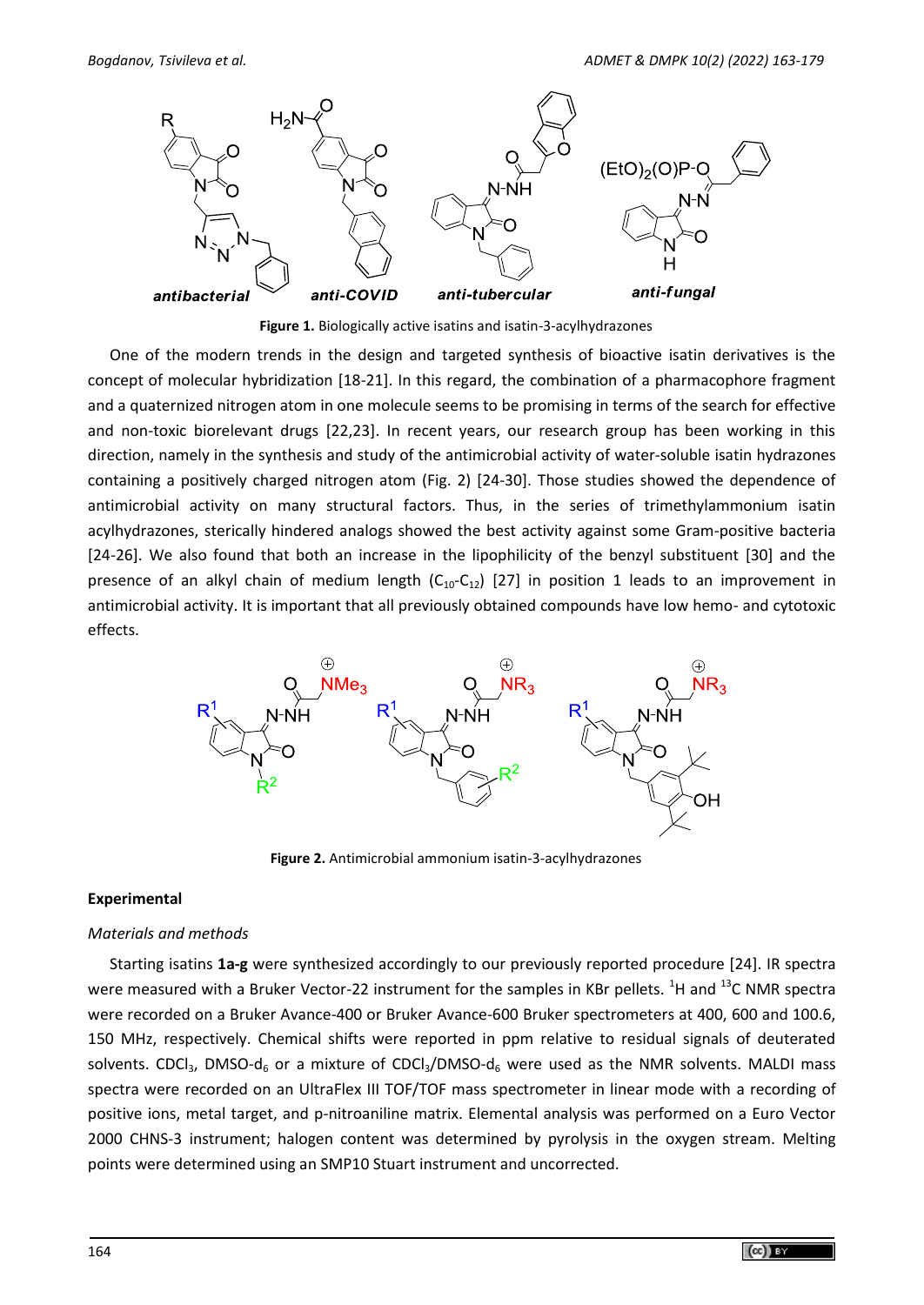N,N,N-Triethyl-2-hydrazinyl-2-oxoethanammonium bromide (**1**). White crystalline powder. Yield: 73 %; m.p. 135 °C. IR (KBr, cm−1): 3298 (N-H), 3191 (N-H), 3010 (C-H), 2946 (C-H), 1680 (C=O), 1646 (С=О), 1530 (N-H); 1449 (C-N). <sup>1</sup>H NMR (600 MHz, DMSO-d<sub>6</sub>, δ, ppm): 1.23 t (9H, CH<sub>3</sub>, Et, J 7.2 Hz); 3.43 q (6H, CH<sub>2</sub>, Et, J 7.2 Hz); 3.98 s (2H, CH<sub>2</sub>CO); 4.51 br. s [2H, NH<sub>2</sub>]; 9.89 s (1H, NH). <sup>13</sup>C NMR (150 MHz, DMSO-d<sub>6</sub>,  $\delta$ , ppm): 160.90 (C=O); 55.19 (CH<sub>2</sub>); 54.24 (CH<sub>2</sub>); 8.45 (CH<sub>3</sub>). MS (MALDI): 213 [M+K-Br]<sup>+</sup>. Found, %: C, 37.67; H, 7.84; Br, 31.32; N, 16.46. C<sub>8</sub>H<sub>20</sub>BrN<sub>3</sub>O. Calculated, %: C, 37.80; H, 7.93; Br, 31.44; N, 16.53.



**Scheme 1.** Synthetic route to the ammonium hydrazones **3a-g**

#### *General procedure for the synthesis of compounds 3a-g.*

A mixture of substituted isatin **1a-g** (1 mmol) and hydrazide **2** (1 mmol) was magnetically stirred in absolute ethanol (7 mL) for 10 min, followed by the addition of trifluoroacetic acid (20 mol%). Then the reaction mixture was heated at reflux for 3 h. After cooling the solution to room temperature, the solvent was rotary evaporated. The formed precipitate was washed with anhydrous diethyl ether, filtered off and dried in vacuum (12 mmHg).

# 2-(2-(1-(3,5-Di-tert-butyl-4-hydroxybenzyl)-2-oxoindolin-3-ylidene)hydrazinyl)-N,N,N-triethyl-2 oxoethanammonium bromide (**3a**).

Yellow powder. Yield: 92 %; m.p. 212 °C. IR (KBr, cm<sup>-1</sup>): 3631 (O-H), 3232 (N-H), 2950 (C-H), 1713 (C=O), 1673 (C=O), 1617 (C=C), 1469 (C=N). <sup>1</sup>H NMR (600 MHz, CDCl<sub>3</sub>, δ, ppm): 1.36 s (18H, CH<sub>3</sub>, t-Bu); 1.44 t (9H, CH<sub>3</sub>, Et, J 6.9 Hz); 3.88 q (6H, CH<sub>2</sub>, Et, J 7.0 Hz); 4.75 s [2H, NCH<sub>2</sub>]; 5.02 s (2H, CH<sub>2</sub>CO); 5.17 s (1H, OH); 6.84 d (1Н, 7-H, Ar, J 7.8 Hz); 8.02-8.03 m (3Н, 5-H, Ar, 2H, benzyl); 7.29 dd (1Н, 6-H, Ar, J 7.6 Hz, J 7.6 Hz); 8.03 d (1H, 4-H, Ar, J 7.2 Hz); 12.83 s (1H, NH). <sup>13</sup>C NMR (150 MHz, CDCl<sub>3</sub>,  $\delta$ , ppm): 165.51 (C=O); 160.90 (C=O); 153.50 (C-OH); 143.49; 136.51; 136.38; 132.07 (CH); 125.25; 124.49 (CH); 123.83 (CH); 123.30 (CH); 118.77; 109.77 (CH); 55.19 (CH<sub>2</sub>); 54.24 (CH<sub>2</sub>); 43.84 (CH<sub>2</sub>); 34.15 (C, t-Bu); 30.06 (CH<sub>3</sub>, t-Bu); 8.45 (CH<sub>3</sub>). MS (MALDI): 521  $[M-Br]^+$ . Found, %: C, 61.79; H, 7.45; Br, 13.16; N, 9.25. C<sub>31</sub>H<sub>45</sub>BrN<sub>4</sub>O<sub>3</sub>. Calculated, %: C, 61.89; H, 7.54; Br, 13.28; N, 9.31.

# 2-(2-(1-(3,5-Di-tert-butyl-4-hydroxybenzyl)-7-methyl-2-oxoindolin-3-ylidene)hydrazinyl)-N,N,N-triethyl-2 oxoethanammonium bromide (**3b**).

Yellow powder. Yield: 97 %; m.p. 154 °C. IR (KBr, cm<sup>-1</sup>): 3634 (O-H), 3204 (N-H), 2959 (C-H), 1714 (C=O),1683 (C=O), 1606 (C=C), 1446 (C=N). <sup>1</sup>H NMR (400 MHz, CDCl<sub>3</sub>, δ, ppm): 1.36 s (18H, CH<sub>3</sub>, t-Bu); 1.48 t (9H, CH<sub>3</sub>, Et, J 6.0 Hz); 2.35 s (3H, Ar-CH<sub>3</sub>); 3.91 q (6H, CH<sub>2</sub>, Et, J 6.2 Hz); 5.06-5.07 m [4H, NCH<sub>2</sub>, CH<sub>2</sub>CO); 5.14 br. s (1Н, ОH); 6.97-7.00 m (3Н, 6-H, Ar, 2H, benzyl); 7.08-7.11 m (1Н, 5-H, Ar); 8.03 d (1H, 4-H, Ar, J 7.0 Hz);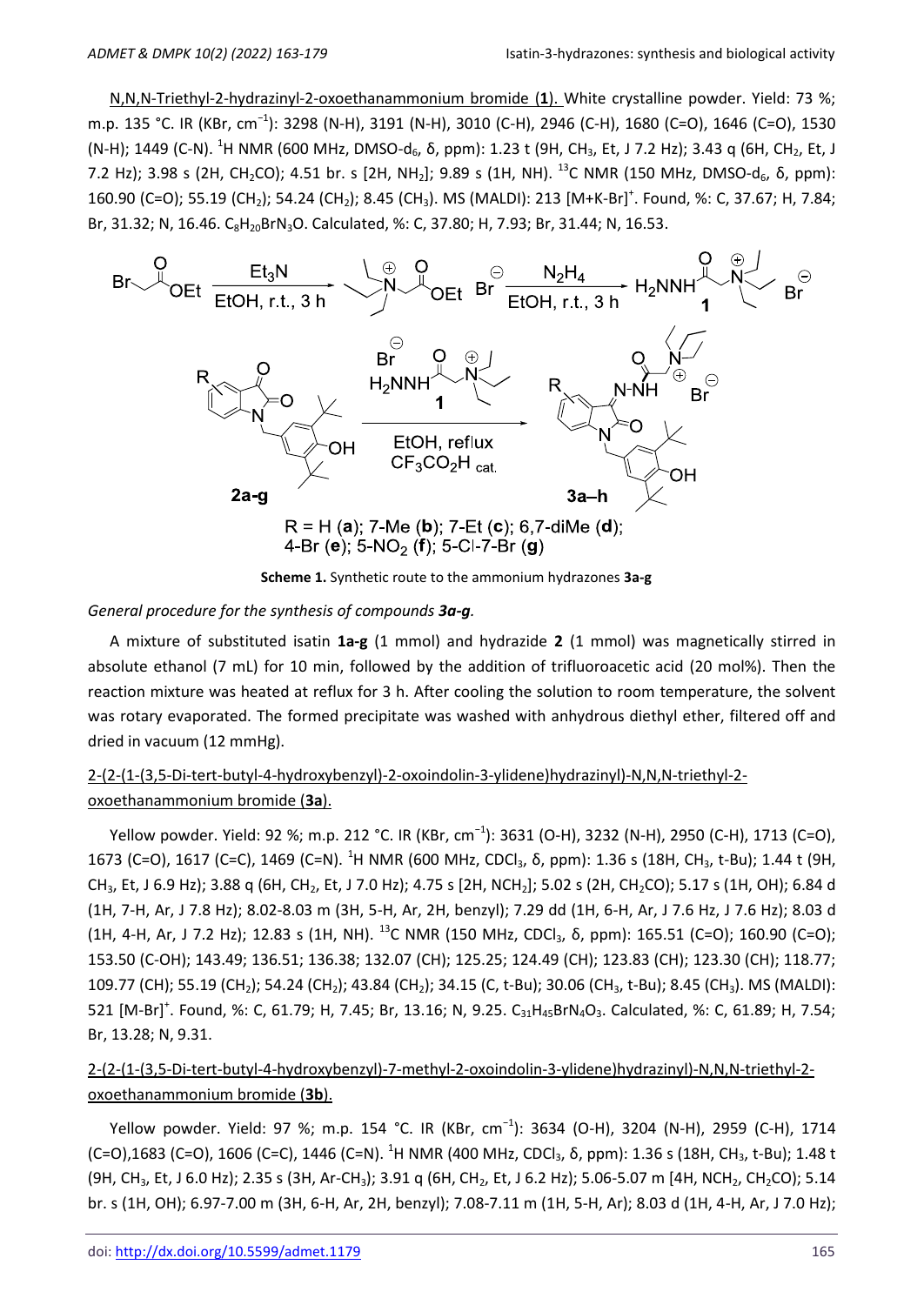12.91 s (1H, NH). MS (MALDI): 535  $[M-Br]^+$ . Found, %: C, 62.30; H, 7.56; Br, 12.81; N, 9.01. C<sub>32</sub>H<sub>47</sub>BrN<sub>4</sub>O<sub>3</sub>. Calculated, %: C, 62.43; H, 7.69; Br, 12.98; N, 9.10.

# 2-(2-(1-(3,5-Di-tert-butyl-4-hydroxybenzyl)-7-ethyl-2-oxoindolin-3-ylidene)hydrazinyl)-N,N,N-triethyl-2 oxoethanammonium bromide (**3c**).

Yellow powder. Yield: 89 %; m.p. 163 °C. IR (KBr, cm<sup>-1</sup>): 3609 (O-H), 3392 (N-H), 3208 (N-H), 2957 (C-H), 1682 (C=O), 1606 (C=C), 1460 (C=N), 1436 (C=N).  $^{1}$ H NMR (600 MHz, DMSO-d $_{6}$ , δ, ppm): 0.93 t (3H, CH $_{3}$ , Et, J 7.3 Hz); 1.27-1.29 m (27H, CH<sub>3</sub>, t-Bu, CH<sub>3</sub>, Et); 2.63 q (2H, CH<sub>2</sub>, Et, J 7.3 Hz); 3.57-3.62 m (6H, CH<sub>2</sub>, Et); 4.58 s (1H, OH); 4.80 s (2H, CH<sub>2</sub>CO); 5.06 s [2H, NCH<sub>2</sub>]; 6.93 s (2H, 2H, benzyl); 7.13-7.17 m (1H, 5-H, Ar); 7.27 d (1H, 7-H, Ar, J 7.1 Hz); 7.65-7.69 m (1H, 4-H, Ar); 12.64 s (1H, NH). <sup>13</sup>C NMR (150 MHz, DMSO-d<sub>6</sub>,  $\delta$ , ppm): 166.21 (C=O); 161.45 (C=O); 152.96 (C-OH); 140.48; 139.70; 134.41 (CH); 127.73; 127.19; 123.63 (CH); 122.01 (2CH); 119.64; 118.99; 54.18 (CH<sub>2</sub>); 53.15 (CH<sub>2</sub>); 44.63 (CH<sub>2</sub>); 34.41 (C, t-Bu); 30.15 (CH<sub>3</sub>, t-Bu); 23.35  $(CH<sub>2</sub>)$ ; 15.56 (CH<sub>3</sub>); 7.49 (CH<sub>3</sub>). MS (MALDI): 549 [M-Br]<sup>+</sup>. Found, %: C, 62.80; H, 7.73; Br, 12.59; N, 8.78. C<sub>33</sub>H<sub>49</sub>BrN<sub>4</sub>O<sub>3</sub>. Calculated, %: C, 62.95; H, 7.84; Br, 12.69; N, 8.90.

# 2-(2-(1-(3,5-Di-tert-butyl-4-hydroxybenzyl)-6,7-dimethyl-2-oxoindolin-3-ylidene)hydrazinyl)-N,N,N-triethyl-2-oxoethanammonium bromide (**3d**).

Yellow powder. Yield: 94 %; m.p. 187 °C. IR (KBr, cm<sup>-1</sup>): 3415 (O-H), 3199 (N-H), 2952 (C-H), 1707 (C=O), 1678 (C=O), 1611 (C=C), 1463 (C=N), 1435 (C=N). <sup>1</sup>H NMR (600 MHz, CDCl<sub>3</sub>, δ, ppm): 1.34 s (18H, CH<sub>3</sub>, t-Bu); 1.46 t (9H, CH<sub>3</sub>, Et, J 7.3 Hz); 2.18 s (3H, Ar-CH<sub>3</sub>); 2.24 s (3H, Ar-CH<sub>3</sub>); 3.89 q (6H, CH<sub>2</sub>, Et, J 7.3 Hz); 4.97 s [2H, CH2CO); 5.05 s [2Н, NCH2); 5.13 br. s (1Н, ОH); 6.93-6.95 m (3Н, 5-H, Ar, 2H, benzyl); 7.77 d (1H, 4-H, Ar, J 7.1 Hz); 12.83 s (1H, NH). <sup>13</sup>C NMR (150 MHz, CDCl<sub>3</sub>, δ, ppm): 165.31 (C=O); 162.66 (C=O); 153.10 (C-OH); 143.55; 142.00; 136.57; 136.41; 126.67; 125.90 (CH); 122.61 (CH); 120.54; 120.15; 117.67; 55.26 (CH2); 54.22 (CH<sub>2</sub>); 45.53 (CH<sub>2</sub>); 34.23 (C, t-Bu); 30.12 (CH<sub>3</sub>, t-Bu); 21.36 (CH<sub>3</sub>); 13.85 (CH<sub>3</sub>); 8.50 (CH<sub>3</sub>). MS (MALDI): 535  $[M-Br]^+$ . Found, %: C, 62.35; H, 7.50; Br, 12.83; N, 8.99. C<sub>32</sub>H<sub>47</sub>BrN<sub>4</sub>O<sub>3</sub>. Calculated, %: C, 62.43; H, 7.69; Br, 12.98; N, 9.10.

# 2-(2-(1-(3,5-Di-tert-butyl-4-hydroxybenzyl)-4-bromo-2-oxoindolin-3-ylidene)hydrazinyl)-N,N,N-triethyl-2 oxoethanammonium bromide (**3e**).

Yellow powder. Yield: 89 %; m.p. 194 °C. IR (KBr, cm<sup>-1</sup>): 3592 (O-H), 3367 (N-H), 3199 (N-H), 2952 (C-H), 1686 (C=O), 1607 (C=C), 1447 (C=N), 1433 (C=N). <sup>1</sup>H NMR (400 MHz, CDCl<sub>3</sub>, δ, ppm): 1.37 s (18H, CH<sub>3</sub>, t-Bu); 1.48 t (9H, CH<sub>3</sub>, Et, J 6.9 Hz); 3.90 q (6H, CH<sub>2</sub>, Et, J 7.0 Hz); 4.78 s [2H, NCH<sub>2</sub>]; 4.87 s (2H, CH<sub>2</sub>CO); 5.22 s (1H, ОH); 6.88 d (1Н, 7-H, Ar, J 7.8 Hz); 7.09 s (2Н, 2H, benzyl); 7.18 dd (1Н, 6-H, Ar, J 7.8 Hz, J 7.8 Hz); 7.26 d (1Н, 5-H, Ar, J 7.8 Hz); 12.93 s (1H, NH). <sup>13</sup>C NMR (100.6 MHz, CDCl<sub>3</sub>, δ, ppm): 165.37 (C=O); 160.07 (C=O); 153.42 (C-OH); 144.64; 136.33; 134.60; 132.27 (CH); 128.00 (C-H); 124.67; 124.34 (CH); 117.79; 117.09; 108.87 (CH); 65.40 (CH<sub>2</sub>); 55.64 (CH<sub>2</sub>); 43.87 (CH<sub>2</sub>); 33.94 (C, t-Bu); 29.87 (CH<sub>3</sub>, t-Bu); 8.39 (CH<sub>3</sub>). MS (MALDI): 601 [M-Br]<sup>+</sup>. Found, %: C, 54.60; H, 6.40; Br, 23.33; N, 8.11. C<sub>31</sub>H<sub>44</sub>Br<sub>2</sub>N<sub>4</sub>O<sub>3</sub>. Calculated, %: C, 54.71; H, 6.52; Br, 23.48; N, 8.23.

# 2-(2-(1-(3,5-Di-tert-butyl-4-hydroxybenzyl)-5-nitro-2-oxoindolin-3-ylidene)hydrazinyl)-N,N,N-triethyl-2 oxoethanammonium bromide (**3f**).

Yellow powder. Yield: 89 %; m.p. 176 °C. IR (KBr, cm<sup>-1</sup>): 3621 (O-H), 3392 (N-H), 3215 (N-H), 2954 (C-H), 1693 (C=O), 1617 (C=C), 1523 (N=O), 1486 (C=N), 1434 (C=N). <sup>1</sup>H NMR (400 MHz, CDCl<sub>3</sub>, δ, ppm): 1.38 s (18H, CH<sub>3</sub>, t-Bu); 1.49 t (9H, CH<sub>3</sub>, Et, J 6.3 Hz); 3.86-3.90 m (6H, CH<sub>2</sub>, Et); 4.84 s [2H, NCH<sub>2</sub>]; 5.22 s (1H, OH); 5.28 s (2Н, CH2CO); 6.94 d (1Н, 7-H, Ar, J 8.5 Hz); 7.09 s (2Н, 2H, benzyl); 8.18 d (1Н, 6-H, Ar, J 8.5 Hz); 8.90 br. s (1H, 4-H, Ar); 12.67 s (1H, NH). <sup>13</sup>C NMR (150 MHz, DMSO-d<sub>6</sub>, δ, ppm): 167.15 (C=O); 161.62 (C=O);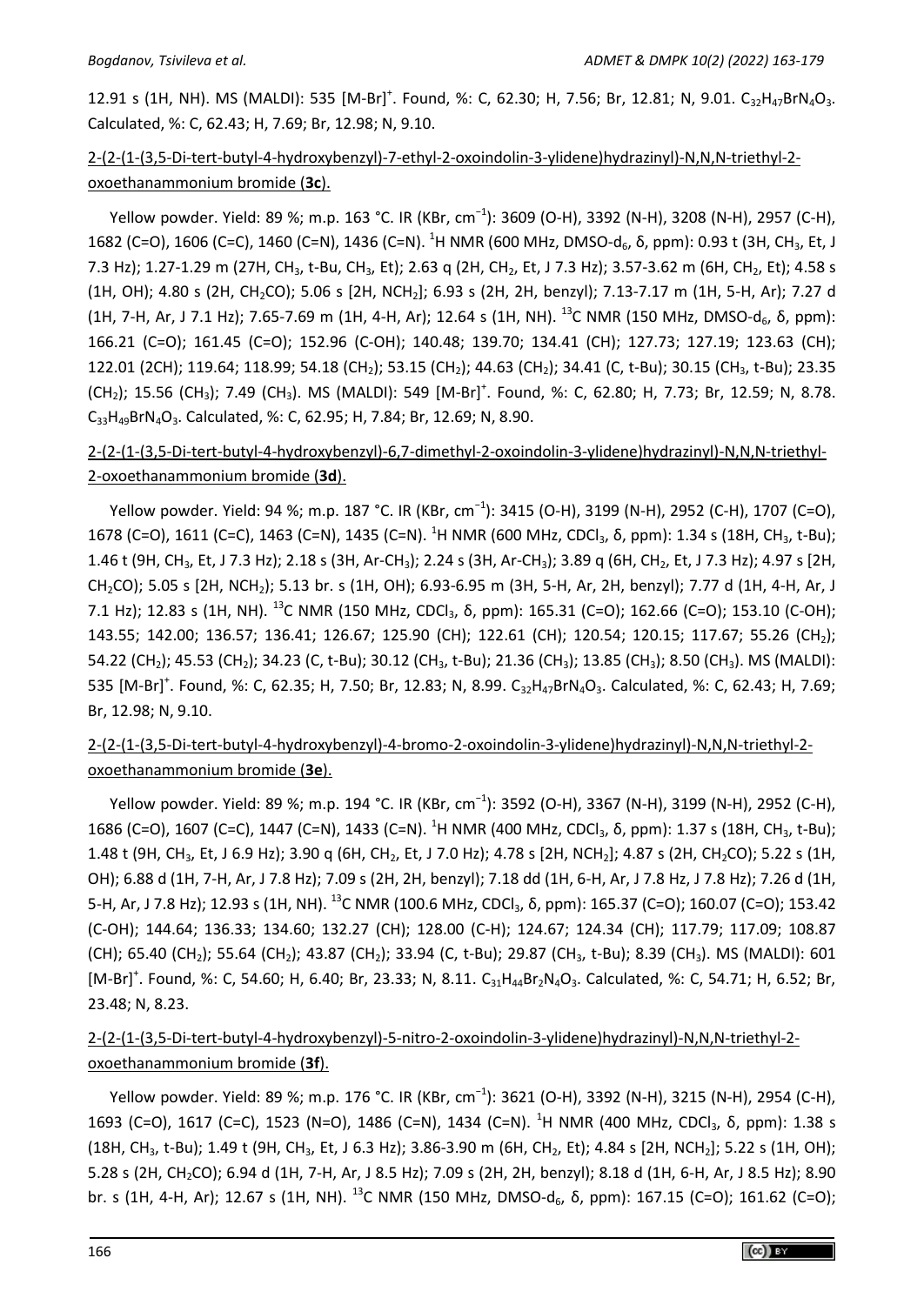153.52 (C-OH); 148.20; 143.26; 139.51; 127.92 (C-H); 125.94; 124.28 (2CH); 119.59; 116.21; 110.96 (CH); 54.09 (CH<sub>2</sub>); 53.90 (CH<sub>2</sub>); 43.54 (CH<sub>2</sub>); 34.41 (C, t-Bu); 30.20 (CH<sub>3</sub>, t-Bu); 7.49 (CH<sub>3</sub>). MS (MALDI): 566 [M-Br]<sup>+</sup>. Found, %: C, 57.42; H, 6.70; Br, 12.21; N, 10.70. C<sub>31</sub>H<sub>44</sub>BrN<sub>5</sub>O<sub>5</sub>. Calculated, %: C, 57.58; H, 6.86; Br, 12.36; N, 10.83.

# 2-(2-(1-(3,5-Di-tert-butyl-4-hydroxybenzyl)-5-chloro-7-bromo-2-oxoindolin-3-ylidene)hydrazinyl)-N,N,Ntriethyl-2-oxoethanammonium bromide (**3g**).

Yellow powder. Yield: 89 %; m.p. 177 °C. IR (KBr, cm<sup>-1</sup>): 3629 (O-H), 3400 (N-H), 3209 (N-H), 2956 (C-H), 1689 (C=O), 1606 (C=C), 1447 (C=N). <sup>1</sup>H NMR (400 MHz, CDCl<sub>3</sub>/DMSO-d<sub>6</sub>,  $\delta$ , ppm): 1.29 s (18H, CH<sub>3</sub>, t-Bu); 1.33 t (3H, CH<sub>3</sub>, Et, J 7.1 Hz); 3.66-3.70 m (6H, CH<sub>2</sub>, Et); 4.87 s (2H, CH<sub>2</sub>CO); 5.22 s [2H, NCH<sub>2</sub>]; 7.04 s (2H, 2H, benzyl); 7.51 s (1H, OH); 7.68-7.69 m (1H, 6-H, Ar); 7.88 br. s (1H, 4-H, Ar); 12.58 s (1H, NH). <sup>13</sup>C NMR (100.6 MHz, CDCl<sub>3</sub>/DMSO-d<sub>6</sub>, δ, ppm): 166.14 (C=O); 161.24 (C=O); 153.59 (C-OH); 139.41; 138.11; 136.48 (C-H); 129.29; 127.30; 126.76; 123.98 (C-H); 123.43; 121.22 (C-H); 103.72; 54.90 (CH<sub>2</sub>); 54.13 (CH<sub>2</sub>); 44.49 (CH<sub>2</sub>); 34.60 (C, t-Bu); 30.39 (CH<sub>3</sub>, t-Bu); 8.15 (CH<sub>3</sub>). MS (MALDI): 635 [M-Br]<sup>+</sup>. Found, %: C, 51.90; H, 5.91; Br, 22.23; Cl, 4.72; N, 7.71. C<sub>31</sub>H<sub>43</sub>Br<sub>2</sub>ClN<sub>4</sub>O<sub>3</sub>. Calculated, %: C, 52.08; H, 6.06; Br, 22.35; Cl, 4.96; N, 7.84.

#### *Antimicrobial activity study*

The antimicrobial activity of the test compounds was determined by the serial dilution technique in Muller Hinton Broth 2 and in Sabouradu broth for fungi. The cultures used for testing included Grampositive bacteria: *Staphylococcus aureus АТСС 6538Р FDA 209P*, *Bacillus cereus АТСС 10702 NCTC 8035, Enterococcus faecalis* ATCC *29212*; Gram-negative bacteria: *Escherichia coli ATCC 25922*, *Pseudomonas aeruginosa* ATCC 9027, and fungi: *Trichophyton mentagrophytes* var. gypseum 1773, and *Candida albiсans ATCC 10231*; methicillin-resistant strains of *S. aureus* (MRSA) was obtained from hospital patients with chronic tonsillitis in the Republican Clinical Hospital (Kazan, Russia). The bacterial load was 3.0  $\times$  10<sup>5</sup> cfu/ml. The fungi load was 2.0  $\times$  10<sup>3</sup> cfu/ml. The results were recorded every 24 h for 5-7 days. Cultures were incubated at 37 °C. The experiment was repeated three times. The dilutions of the compounds were prepared immediately in nutrient media; 5 % DMSO was added for better solubility and the test strains were not inhibited at this concentration. The minimum inhibitory concentration (MIC) was defined as the minimum concentration of a compound that inhibits the growth of the corresponding test microorganism. The growth of bacteria, as well as the absence of the growth due to the bacteriostatic action of compounds, were recorded. To determine minimal bactericidal concentration (MBC), an aliquot of the bacterial culture was transferred onto Mueller-Hinton agar or Sabouradu agar in a 10-cm Petri dish and incubated for 24 h at 37 °С. MBC was the minimal concentration at which bacterial colonies were not detected, indicating that the bacteria were killed with an efficiency of >99.9 % [31].

#### *Hemolytic activity*

Hemolytic activity of test compounds was estimated by comparing the optical density of a solution containing the test compound with that of blood at 100 % hemolysis. The experiments were carried out as described earlier [32].

### *Cytotoxicity assay*

Cytotoxic effects of the test compounds on human normal cells were estimated by means of the multifunctional Cytell Cell Imaging system (GE Health Care Life Science, Sweden) using the Cell Viability Bio App which precisely counts the number of cells and evaluates their viability from fluorescence intensity [32]. Two fluorescent dyes that selectively penetrate the cell membranes and fluoresce at different wavelengths were used in the experiments. DAPI is able to penetrate intact membranes of living cells and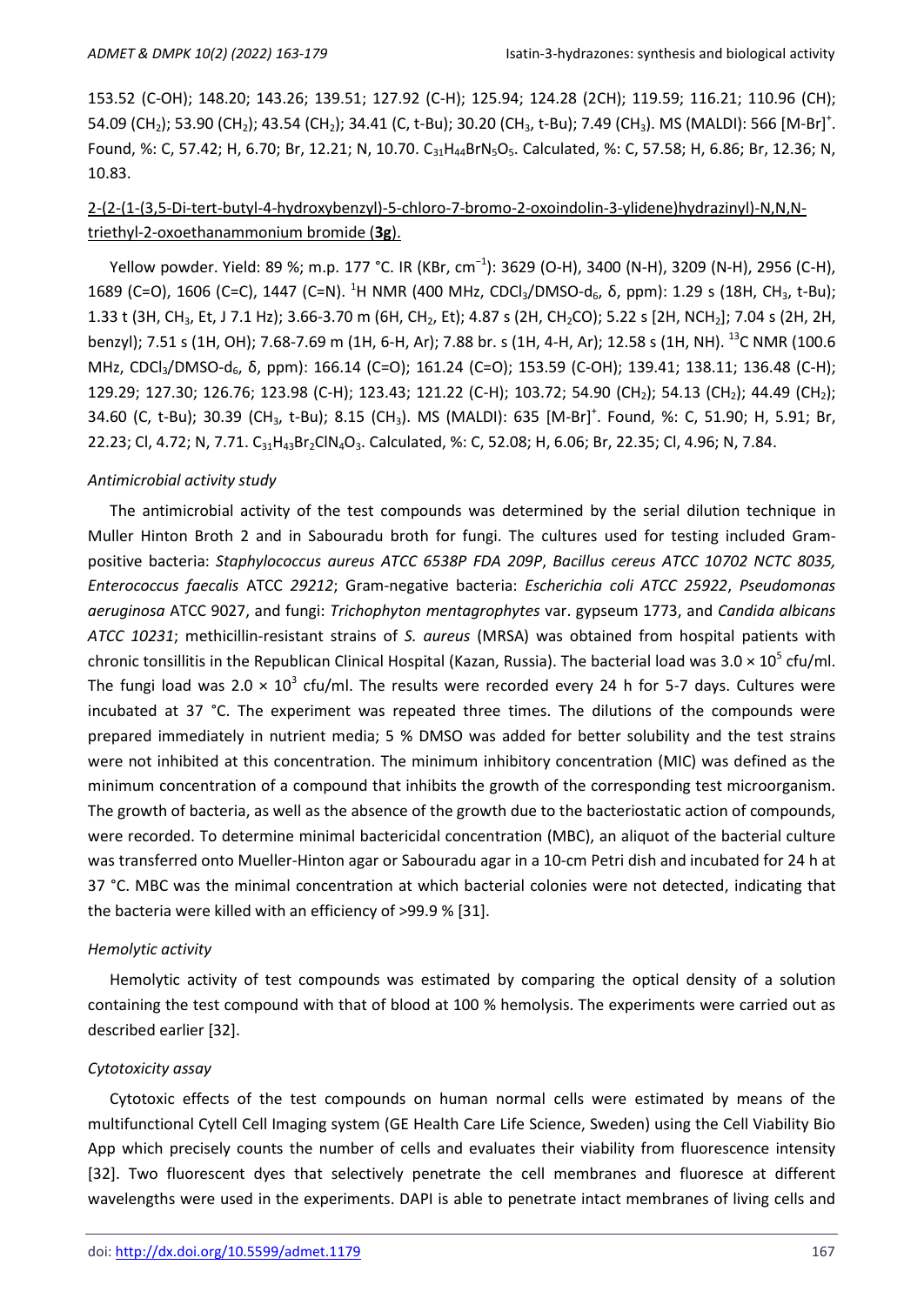colors nuclei in blue and Propidium iodide dye penetrates only dead cells with damaged membranes, staining them in yellow. DAPI and propidium iodide were purchased from Sigma.  $IC_{50}$  was calculated using an online tool: MLA-"Quest Graph™ IC50 Calculator." AAT Bioquest, Inc, 15 July, 2021, [https://www.aatbio.](https://www.aatbio.com/tools/ic50-calculator) [com/tools/ic50-calculator.](https://www.aatbio.com/tools/ic50-calculator) Chang liver cell line (Human liver cells) from N. F. Gamaleya Research Center of Epidemiology and Microbiology was used in the experiments. The cells were cultured in a standard Eagle's nutrient medium manufactured at the Chumakov Institute of Poliomyelitis and Virus Encephalitis (PanEco company) and supplemented with 10 % fetal calf serum and 1 % nonessential amino acids. The cells were plated into a 96-well plate (Nunc) at a concentration of  $1\times10^5$  cells/mL, 150  $\mu$ L of medium per well, and cultured in a  $CO<sub>2</sub>$  incubator at 37 °C. Twenty-four hours after seeding the cells into wells, the compound under study was added at a preset dilution, 150 μL to each well. The dilutions of the compounds were prepared immediately in nutrient media; 5 % DMSO that does not induce inhibition of cells at this concentration was added for better solubility. The experiments were repeated three times. Intact cells cultured in parallel with experimental cells were used as a control.

## *Anticoagulant and anti-aggregation activities study*

The in vitro experiments were performed using the blood of healthy male donors aged 18-24 years (total 54 donors). The study was approved by the Ethics Committee of Federal State Budgetary Educational Institution of Higher Education at the Bashkir State Medical University of the Ministry of Health of Russian Federation (No.2 dated 17.10.2012). Informed consent was obtained from all participants before blood sampling. The blood was collected from the cubital vein using the system of vacuum blood collection BD Vacutainer<sup>®</sup> (Becton, Dickinson and Company, USA). A 3.8 % sodium citrate solution in a 9:1 ratio was used as a venous blood stabiliser. The study of the effect on platelet aggregation was performed using the Born method [33] using the aggregometer «АТ-02» (SPC Medtech, Russia). The assessment of antiplatelet activity of the studied compounds and reference preparations was started with the final concentration of 2×10−3 mol/L. Adenosine diphosphate (ADP; 20 µg/mL) and collagen (5 mg/mL) manufactured by Tehnologia-Standart Company, Russia, were used as inducers of aggregation. The study on the anticoagulant activity was performed by standard recognised clotting tests using the optical two-channel automatic analyser of blood coagulation Solar CGL 2110 (CJSC SOLAR, Belarus). The following parameters were studied: activated partial thromboplastin time (APTT), prothrombin time (PT) and fibrinogen concentrations according to the Clauss method. The determination of anticoagulant activity of the studied compounds and reference preparation was performed in a concentration of  $5\times10^{-4}$  g/mL using the reagents manufactured by Tehnologia-Standart Company (Barnaul, Russia). The results of the study were processed using the statistical package Statistica 10.0 (StatSoft Inc, USA). The Shapiro–Wilk's test was used to check the normality of actual data distribution. The form of distribution of the data obtained differed from the normal one; therefore, non-parametric methods were used for further analysis. The data were presented as medians and 25 and 75 percentiles. Analysis of variance was conducted using Kruskal–Wallis test. A p value of 0.05 was considered statistically significant.

## *Antiphytopathogenic activity study*

Plant pathogenic bacterial strains *Micrococcus luteus* B-109, *Pectobacterium atrosepticum* 1043, *Pectobacterium carotovorum* subsp. *сarotovorum* MI, *Pseudomonas fluorescens* EL-2.1, and *Xanthomonas campestris* B-610 and fungal strain *Fusarium oxysporum* IBPPM 543 were obtained from the specialized scientific culture collection of IBPPM RAS (WFCC no. 975, WDCM no. 1021) (СМ IBPPM). Pathogenic fungus *Phytophthora cactorum* VKM F-985 provided by the All-Russian Collection of Microorganisms (VKM) and deposited at A.E. Favorsky Irkutsk Institute of Chemistry, SB RAS, was also used as test organism. Bacteria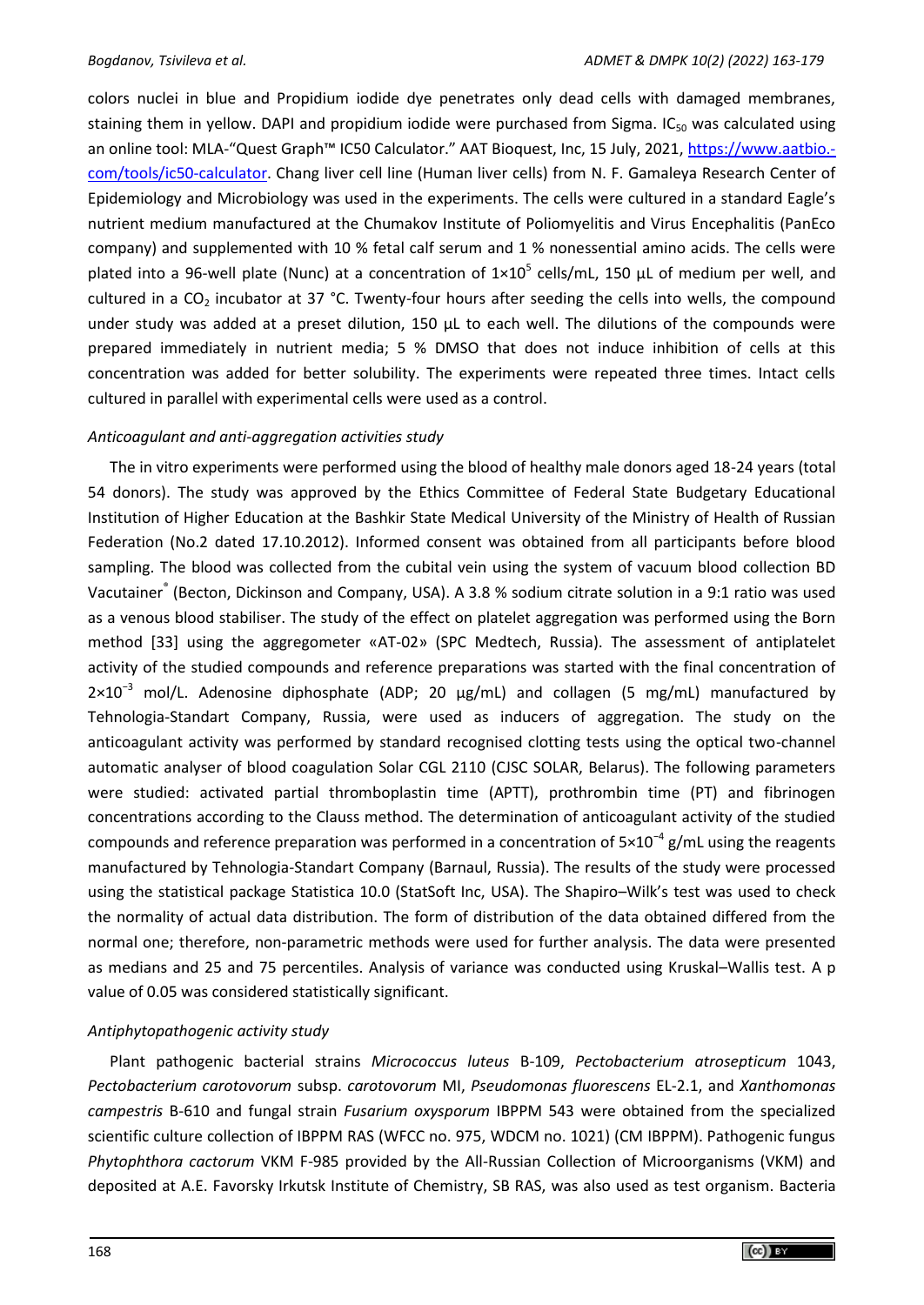*M. luteus*, *P. carotovorum* subsp. *сarotovorum*, *P. atrosepticum*, and *Ps. fluorescens* were grown in meatpeptone medium (BP), and *X. campestris* was grown in the medium with glucose, yeast extract, and calcium carbonate (GYCa). Solid media contained Bacto agar (18 g/L); pH was adjusted to 7.2-7.4. All bacterial cultures were grown at 28°C. The mycelial cultures of *F. oxysporum* and *P. cactorum* were grown on a glucose-peptone-yeast (GPY) nutrient medium at 27 °C. For inoculum preparation, both fungal strains were initially grown on the agar GPY in Petri dishes and then transferred into the seed medium by punching out 5 mm of the agar plate culture with a self-designed cutter.

Antibacterial and antifungal activities of the compounds were explored using the agar diffusion method and the technique of a phytopathogen radial growth inhibition. Method of diffusion in agar (measuring the diameter of growth inhibition zones) was used for determining the bactericidal activity. The 6-mm wells were made in ager medium (GYCa for *Xanthomonas campestris* or BP for other bacteria). Bacterial suspensions were distributed over the agar surface, and the tested compound's solution (150 μl) was added to each well. The width of growth inhibition zones around the wells was determined after incubation for 36-40 h.

For the fungicidal activity analysis, radial growth (colony diameters) of the fungi on a solid medium in the absence and in the presence of the compounds **3a,c-g** solutions at various concentrations were compared. The method consisted of the following: sterile, melted and then cooled to about 60°C GPY agar medium (20.0 ml) was mixed with the precisely measured volumes of the solutions under question, and poured into a sterile Petri dish (90 mm i.d.). After solidification of GPY agar, the media were inoculated by the fungus using 10-day-old cultures of *F. oxysporum* or *P. cactorum*. The inoculation was done by transferring a 5-mm (i.d.) GPY-agar block covered with mycelium to the center of the Petri dish followed by incubation in a thermostat at 27°C. The fungicidal effect was scored by the size of mycelium colony on a Petri dish compared to the control without fungicidal admixtures to GPY agar. Each treatment was performed in at least four replicates in two independent experiments. The observation period ended when the control Petri dish was filled with mycelium (usually after 12 days). The inhibition of the phytopathogen colony growth by the compounds **3a,c-g** or fludioxonil solutions was calculated as a percentage by which the mycelium radial propagation was decreased compared to the unaffected control, the latter was taken as 100 % of growth (or zero percent of inhibition). The  $EC_{50}$  value was calculated as the compound concentration at which the radial growth of the fungus colony was decreased by 50 % relative to the nonfungicidal control, according to the formula  $EC_{50} = 50C/I$  based on the approach developed e.g., in [34,35].

The solutions of tested compounds were prepared with a concentration of 2 mmol/l (stock solution). For comparison, test compounds were also commonly applied disinfecting agents and antibiotics.

#### **Results and Discussion**

#### *Chemistry*

The synthesis of target compounds is based on our previously developed approach [24-30] and is carried out in two stages (Fig. 1). At the first stage, hydrazide **1** (an analog of the Girard's reagent T) was obtained for the first time, containing three ethyl groups at the quaternized nitrogen atom. Further, this hydrazide was involved in the condensation with isatin derivatives bearing a phenolic fragment in position 1 and substituents of different nature in the benzo fragment of the heterocycle. The reaction proceeds in ethanol at reflux temperature for 3 hours in the presence of trifluoroacetic acid as a catalyst. After easy workup, the desired reaction products were isolated in pure form with high yields (89-97 %). The structure of all obtained hydrazones **3a-g** was proved using NMR and IR spectroscopy. Thus, the IR spectra of the new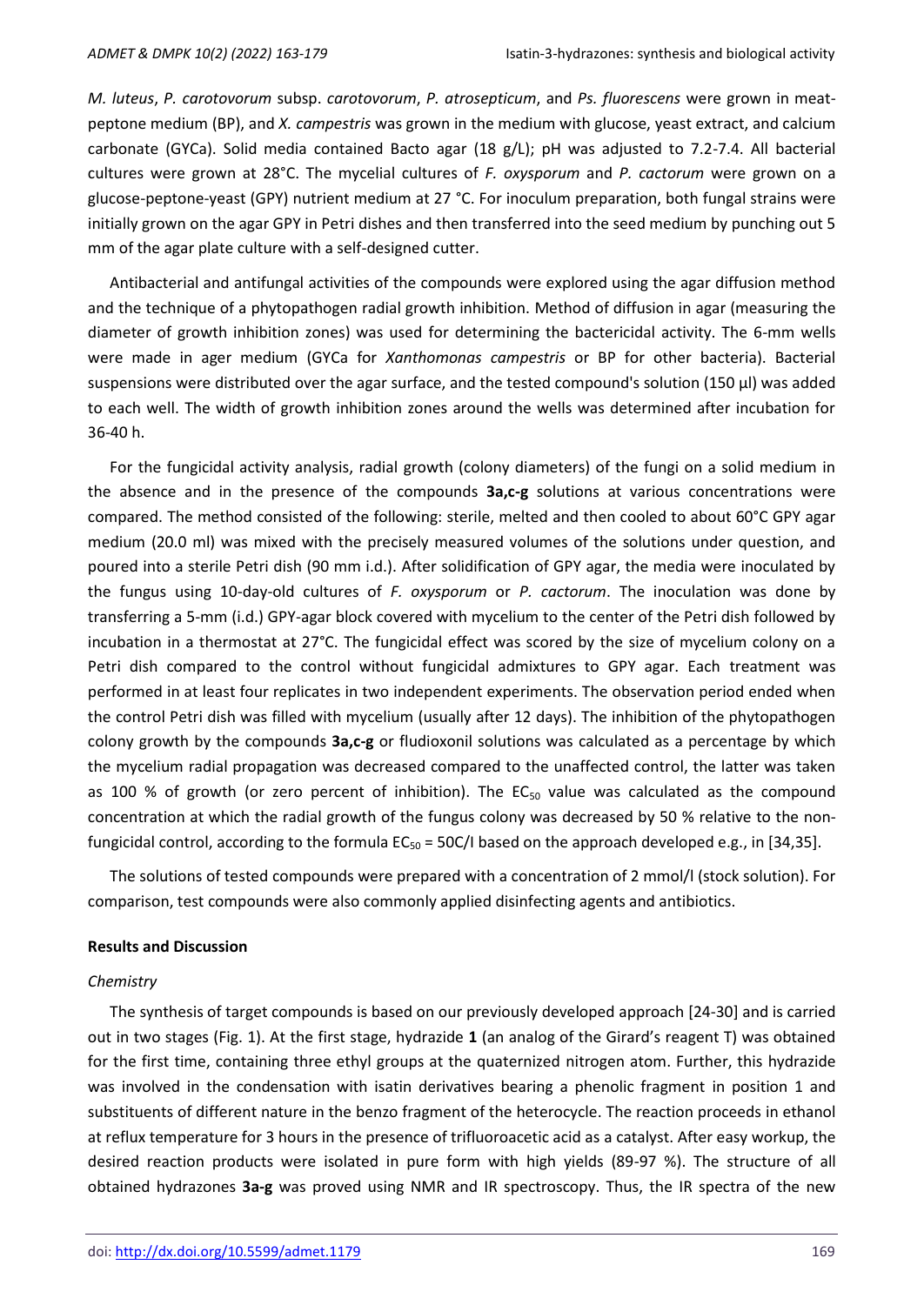compounds contain narrow, intense absorption bands in the region of 3600-3630 cm<sup>-1</sup> and broad bands of medium intensity at 3210-3380 cm<sup>-1</sup>, corresponding to the stretching vibrations of O-H and N-H bonds, respectively. The presence of these functional groups is also confirmed by the data of  ${}^{1}$ H NMR spectra, in which the signal of the proton of the hydroxyl group appears in the region of  $\sim$  5.2 ppm, and the signal of the hydrazone proton in the lowest fields at  $\sim$  12.8 ppm.

# *Antimicrobial activity evaluation*

Synthesized compounds were further evaluated for antimicrobial activity against test microorganisms: *Staphylococcus aureus* ATCC 209p (*Sa*), *Bacillus cereus* ATCC 8035 (*Bc*), *Escherichia coli* CDC F-50 (*Ec*), *Enterococcus faecalis* (*Ef*), *Pseudomonas aeruginosa* ATCC 9027, *Aspergillus niger* BKMF-1119, *Trichophyton mentagrophytes* var. *gypseum* 1773, and *Candida albicans* 855-653 including methicillin-resistant strains of *S. aureus* (*MRSA 1* and *MRSA 2*). The minimum inhibitory (MIC) and minimum bactericidal (MBC) concentrations of ammonium salts were determined against these pathogens (Table 1). Due to the lack of activity of compounds **3a-g** against Gram-negative bacterial strains and some fungi, the corresponding data are not shown.

|                    | MIC/MBC, µM                       |                                     |                                   |                                     |                                   |              |  |  |  |
|--------------------|-----------------------------------|-------------------------------------|-----------------------------------|-------------------------------------|-----------------------------------|--------------|--|--|--|
| Compound           | Sa                                | Вc                                  | Ef                                | MRSA-1                              | MRSA-2                            | Ca           |  |  |  |
| 3a                 | $6.5 \pm 0.5/$<br>$13.0 \pm 1.2$  | $52 \pm 4.7/-$                      |                                   | $nd*$                               | nd                                | $-**$        |  |  |  |
| 3 <sub>b</sub>     | $3.2 \pm 0.2$ /<br>$25.4 \pm 2.1$ | $25.4 \pm 1.9/$<br>$203 \pm 16$     |                                   | $50.8 \pm 4.1/$<br>$203.2 \pm 16.4$ | $25.4 \pm 2.3/$<br>$50.8 + 4.1$   |              |  |  |  |
| 3c                 | $3.1 \pm 0.2$<br>$/6.2 \pm 0.5$   | $24.8 \pm 1.9$<br>$99.3 \pm 8.2$    |                                   | $49.7 \pm 3.9/$<br>$99.3 \pm 8.3$   | $24.8 \pm 2.2/$<br>$99.3 \pm 8.3$ |              |  |  |  |
| 3d                 | $3.1 \pm 0.2/$<br>$12.4 \pm 1.1$  | $49.6 \pm 3.9/$<br>$198.5 \pm 15.7$ | $49.6 \pm 3.9/$<br>$49.6 \pm 3.9$ | $6.2 \pm 0.5/$<br>$12.4 \pm 1.2$    | $6.2 \pm 0.5/$<br>$49.6 \pm 3.8$  | 198.5±15.5/- |  |  |  |
| 3e                 | $8.9 \pm 0.7/$<br>$17.7 \pm 1.5$  | $71 \pm 6.2/$<br>283.7±22.7         |                                   | nd                                  | nd                                |              |  |  |  |
| 3f                 | $48.3 \pm 3.9/$<br>$96.7 \pm 7.6$ | $397 \pm 31.7/-$                    |                                   | nd                                  | nd                                |              |  |  |  |
| 3g                 | $11\pm0.9/$<br>$21.9 \pm 1.8$     | $43.7 \pm 3.5/$<br>$87.4 \pm 7.2$   |                                   | nd                                  | nd                                |              |  |  |  |
| <b>Norfloxacin</b> | $7.5 \pm 0.5/$<br>$7.5 \pm 0.6$   | $24.4 \pm 2.1/$<br>$24.4 \pm 2.1$   | $7.5 \pm 0.5/$<br>$7.5 \pm 0.6$   | 391.4±30/na§                        | $30.0 \pm 2.6$ /na                |              |  |  |  |

**Table 1.** Antimicrobial activity of compounds **3a-g** \* .

\* were not determined (compounds possess low activity); § no activity; \*\* means >500

The initial study of antimicrobial activity showed that tri*ethyl*ammonium derivatives **3a-g**, like their tri*methyl*ammonium analogs [24-27], selectively act on Gram-positive pathogenic bacterial strains with high activity. Compared with norfloxacin against *Sa*, compounds **3a-e** (MIC 8.9-3.1 µM) turned out to be the best in bacteriostatic effect, and hydrazones **3b,c** (MIC ~25 µM) were the best against *Bc*. According to the bactericidal action derivative **3c** was determined as the leader compound, containing an ethyl radical in position 7 with an MBC of 6.2  $\mu$ M, better than that of the reference drug. It should be noted that only compound **3d** showed antimicrobial activity against *Enterococcus faecalis* that often causes a wide range of nosocomial human infections. It is especially important to note that three representatives of this series compounds **3b-d** - showed high activity against both types of *MRSA* used. In this case, the most effective was the most lipophilic hydrazone **3d**, containing two methyl groups in the aromatic fragment of the heterocycle. This compound also showed moderate activity against the yeast-like fungus *Candida albicans*.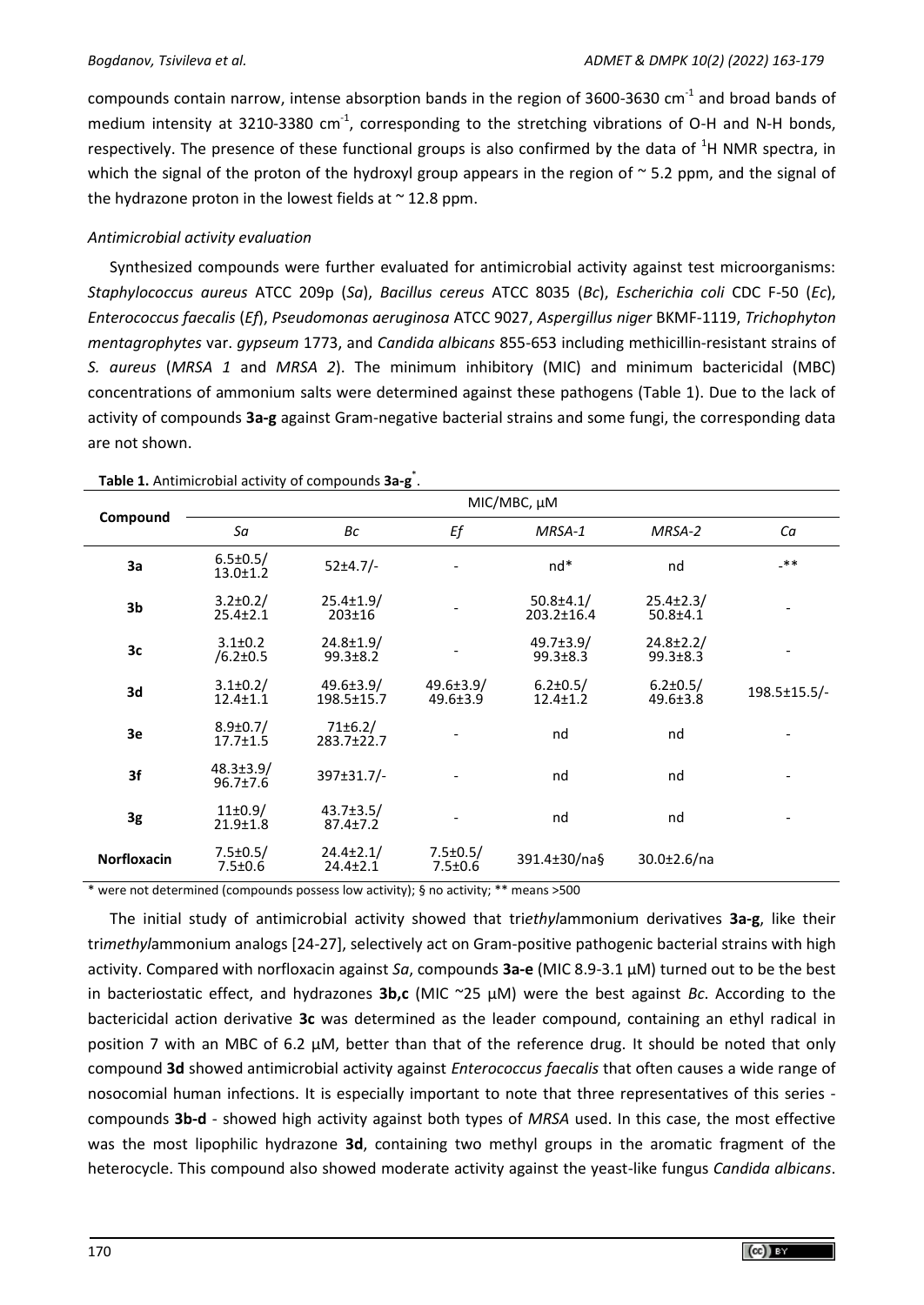Thus, the data obtained showed that acylhydrazones bearing electron-donor alkyl groups in the benzo fragment possess the best activity against both museum and methicillin-resistant bacterial strains.

An important step in the determination of the biological activity of new chemical compounds is the assessment of their cytotoxic action in relation to mammalian cells. The ability of the investigated compound to cause the destruction of human erythrocytes illustrates its toxic effect on the internal environment of the body. The hemolysis assay is a simple screening test, the results of which can help in the study of cytotoxicity in more complex models. Such experimental models can be the cell lines obtained from various organs and tissues of a person and allowing to adequately assessing the effect of new potential drugs on cell metabolism. In this regard, the studied compounds were tested for cytotoxicity against blood erythrocytes and the human hepatocytes (Chang liver cell lines (Fig. 3). Hemolytic and cytotoxic activity data are represented by HC<sub>50</sub> and IC<sub>50</sub> values. It can be seen that all compounds 3a-3g in the range of tested concentrations did not have high hemolytic and cytotoxic activity. HC $_{50}$  concentrations were 72.2-243.8  $\mu$ M; IC<sub>50</sub> - 113-168  $\mu$ M. From the point of view of the effect on red blood cells, the least toxic compound is compound **3b** containing methyl group at position 7 of the aromatic fragment. Reference drugs gramicidin S and doxorubicin turned out to be much more toxic to red blood cells and liver cells.





The selectivity of compounds for microbial cells is an important criterion for assessing the cytotoxic effect. This indicator is characterized by the value of the selectivity index (SI), which for the leading compounds **3b, 3c**, and **3d** was calculated as the ratio between the HC<sub>50</sub> value for erythrocytes (IC<sub>50</sub> for eukaryotic cells) and the MIC value for bacterial cells (Fig. 4). It can be seen that with respect to the *S. aureus* 209 P test strain, all tested compounds exhibit a sufficiently high selectivity. Compound **3d** bearing two methyl groups demonstrated the most significant selectivity against resistant strains *MRSA-1* and *MRSA-2* compared to erythrocytes and hepatocytes. Its selectivity index was 3–8 times higher than that of compounds **3b** and **3c**.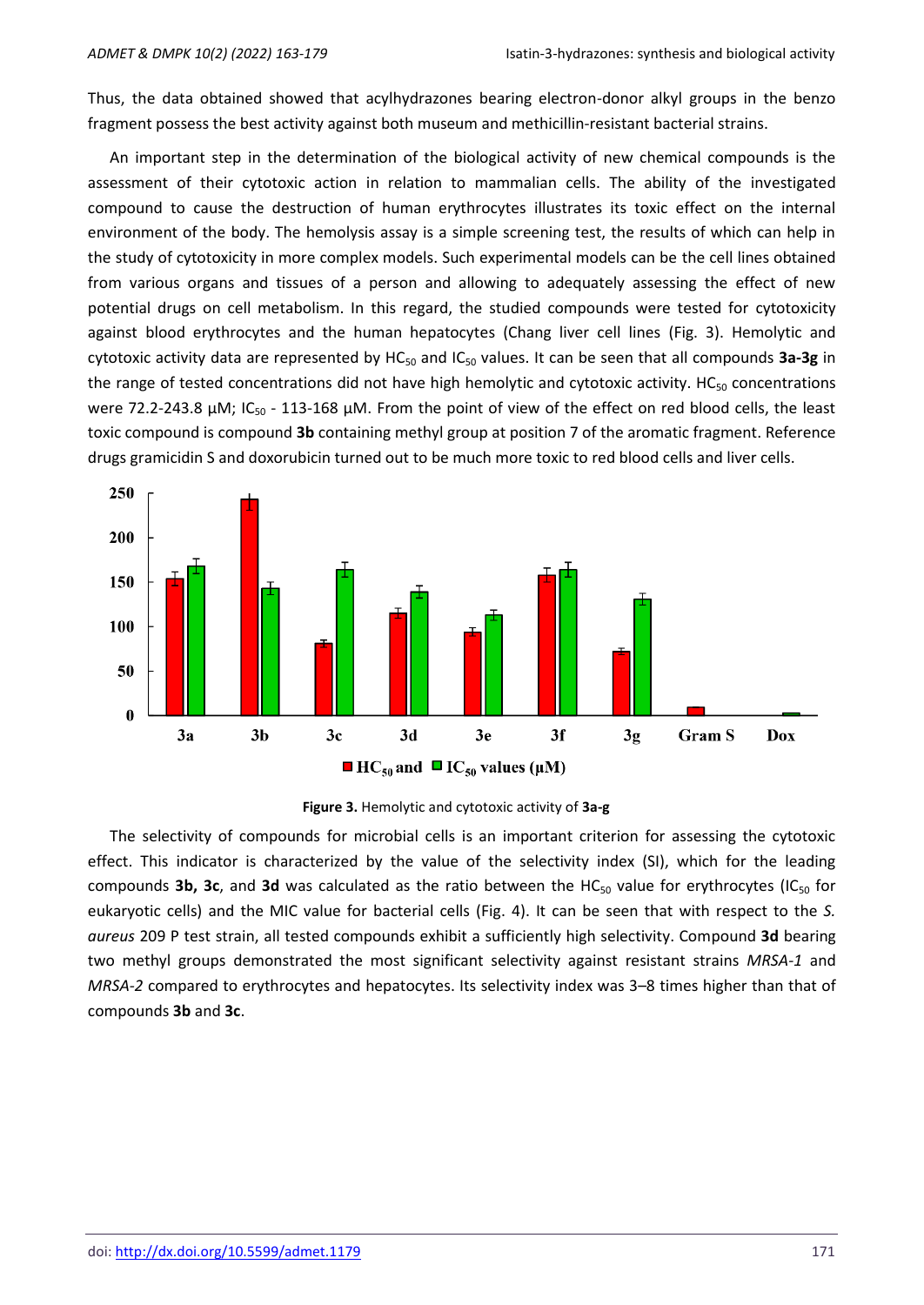

**Figure 4.** Selectivity of **3b, 3c** and **3d** for bacteria (*S. aureus 209, MRSA-1and MRSA-2)* compared to red blood cells and Chang liver cells.

#### *Anticoagulant and anti-aggregation activities evaluation*

The development of new drug candidates is a multi-stage process that requires consideration of the influence of many factors, including the level of toxicity and the presence of side effects. There are many examples of drug recalls from the market in world practice, which gradually reveals serious side effects associated, for example, with the risk of developing cardiovascular diseases [36,37]. In this regard, it seemed appropriate and important to assess the effect of the newly synthesized isatin-3-acylhydrazones on the hemostatic system. In this work, we carried out a primary study of the anti-aggregation and anticoagulant activity of compounds **3a-g** (Table 2).

|                       | Platelets aggregation, % of control | $APT^{ss}$ , % of control         |                                               |
|-----------------------|-------------------------------------|-----------------------------------|-----------------------------------------------|
| Compound              | ADP <sup>5</sup>                    | Collagen                          |                                               |
| 3a                    | $-10.5(8.7-13.9)$ *                 | $-9.4(8.5-12.3)*$                 | $+5.2$ (4.1-7.6) <sup>*</sup> , <sup>+</sup>  |
| 3b                    | $-9.7(7.4-12.3)$ *                  | $-10.3(9.6-12.5)$ *               | $+7.3(6.5-9.6)$ *, †                          |
| Зс                    | $-13.7(11.5-15.1)$ **               | $-12.5(9.8-14.3)$ *               | $+11.2$ (7.9-13.1)*, †                        |
| 3d                    | $-9.0(7.5-10.6)$ *,#                | $-8.5(7.2-12.3)$ *,#              | $+4.8(3.7-6.9)$ <sup>++</sup>                 |
| Зе                    | $-0.5(0.2-0.9)$ ##                  | $-2.4(1.7-3.5)$ ##                | $+3.2$ (2.8-5.4) <sup>++</sup>                |
| 3f                    | $-4.6$ (3.7-5.3) <sup>*</sup> , #   | $-4.3$ (3.4-5.6) <sup>*</sup> , # | $+10.3(8.5-12.7)$ <sup>*</sup> , <sup>†</sup> |
| 3g                    | $-10.2$ (8.6-12.2)*                 | $-8.9(7.5-10.3)$ *, #             | $+8.6(6.1-10.9)*$ , †                         |
| Acetylsalicylic acid  | $-13.7(10.8-16.4)$ *                | $-14.7(12.1-16.3)$ **             |                                               |
| <b>Heparin sodium</b> |                                     |                                   | $+20.3(19.7-21.4)$ **                         |

| Table 2. Anticoagulant and anti-aggregation activity of compounds 3a-g |  |  |  |
|------------------------------------------------------------------------|--|--|--|
|------------------------------------------------------------------------|--|--|--|

 $*_p$  ≤ 0.05, \*\*p ≤ 0.001 - compared to control; #p ≤ 0.05, ##p ≤ 0.001 - compared to acetylsalicylic acid;  $tp$  ≤ 0.05, † $p ≤ 0.001$  - compared to Heparin sodium; <sup>\$</sup> ADP – adenosine diphosphate, <sup>\$\$</sup> APTT - activated partial thromboplastin time.

The compounds demonstrated the varying extent of the effect on the plasmatic component of the haemostasis system that manifested only by a change in the parameter APTT of the intrinsic coagulation pathway. Compounds **3c,f** demonstrated anticoagulant activity ≥10 % (p<0.05). Regarding the impact on platelet aggregation, the compounds demonstrated similar activity on both aggregation inductors. Compounds **3a-c,g** demonstrated antiaggregatory activity *in vitro* at the level of acetylsalicylic acid. The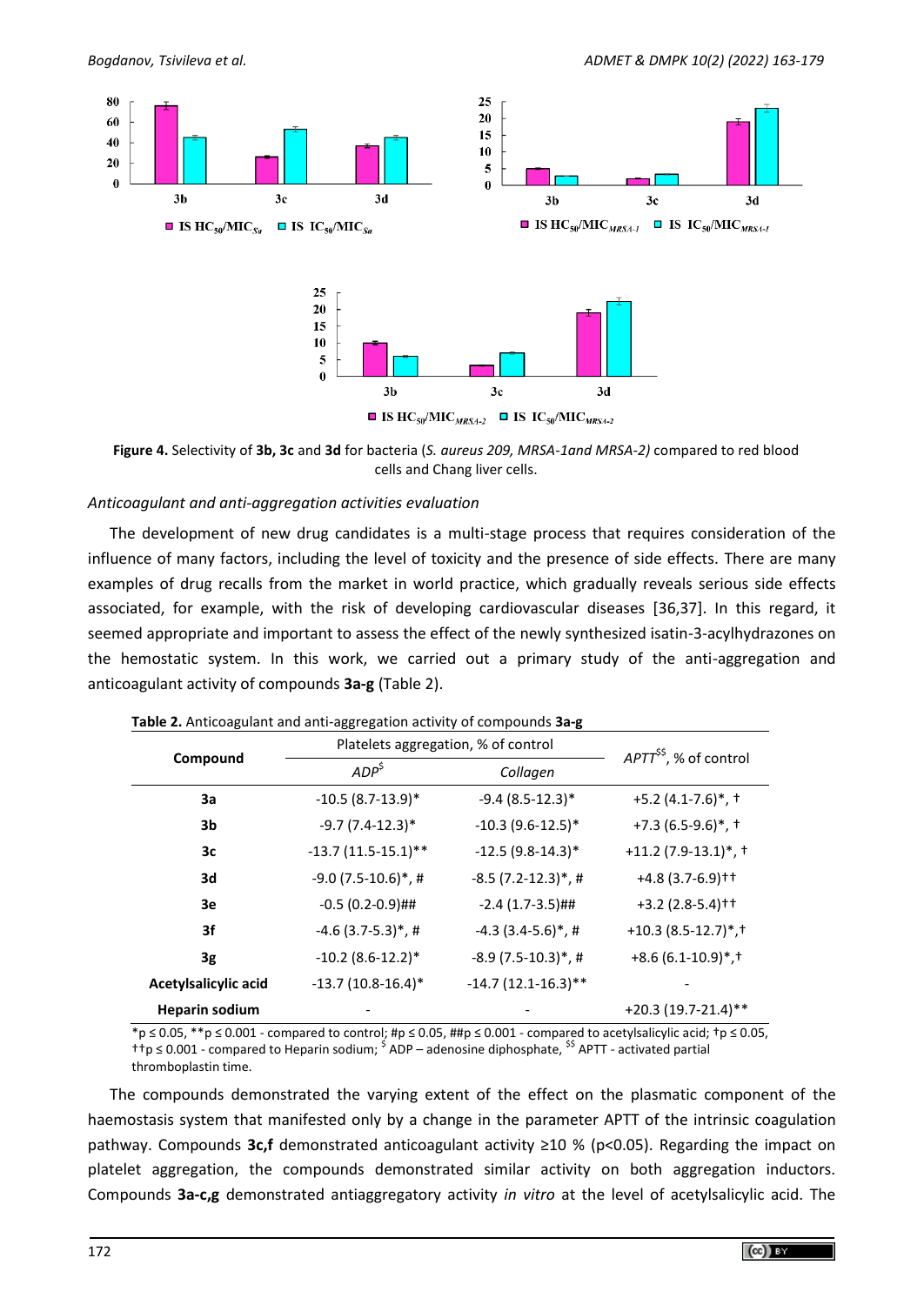most promising active compound is 7-ethyl substituted analog **3c**. Among the obtained series of new compounds, this hydrazone is the most active.

#### *Antiphytopathogenic activity evaluation*

To expand the range of possible practical applications of isatin derivatives, synthesized compounds were examined for their antibacterial and antifungal effects against test organisms. Bacterial pathogens isolated from the plants microenvironment and harvested vegetables frequently include *Micrococcus luteus*, *Pseudomonas fluorescens*, *Pectobacterium carotovorum* (*Erwinia carotovora*), *Xanthomonas campestris*, and *Pectobacterium atrosepticum* (*Erwinia carotovora* subsp. *atrosepticum*) [38-40]. Fungal pathogens cause 70–80 % of all plant diseases [41], possessing a potentiality of causing large-scale disease outbreaks in a very limited period of time. Among the diverse mycelial pathogenic fungi, those from the genera *Fusarium* and *Phytophthora* are among the most destructive plant pathogens known, have broad host ranges, and are capable of causing crop losses and eventual collapse of whole infected plants [42]. *F. oxysporum* is referred to as the aggressive pathogen among *Fusarium* species, and, in particular, different branches of the food industry are extremely conscious of *Fusarium* infections of cereals [43]. *Phytophthora cactorum* is a causative agent of phytophthora blight of ginseng (Panax ginseng), a plant that is very useful for conventional medicine to treat various diseases, including cancer [44].

Along with the solutions of **3a,c-g**, test compounds were sodium hypochlorite (1000 µg/ml), chlorohexidin (500 µg/ml), and norfloxacin (500 µg/ml), a synthetic fluoroquinolone with broad-spectrum antibacterial activity against most bacteria. A commercial widely used fungicide fludioxonil capable of inhibiting the pathogenic fungi mycelium propagation served for the purpose of comparison in the course of the fungicidal effect assays. Under laboratory conditions, the assessment of the phytopathogenic fungi resistance to this fungicide is referred to be conducted at its concentrations from 0.1 to 10 μg/ml [45].

The results of determining the bactericidal activity against *M. luteus* B-109, *P. atrosepticum* 1043, *P. carotovorum* subsp. *carotovorum* MI, *Ps. fluorescens* EL-2.1, *X. campestris* B-610 showed non-zero activity against bacterial test systems of all the compounds tested (Table 3).

|                                         | Bacterial phytopathogen      |    |                                         |                    |                  |  |  |  |  |
|-----------------------------------------|------------------------------|----|-----------------------------------------|--------------------|------------------|--|--|--|--|
| Compound**                              | M. luteus<br>P. atrosepticum |    | P. carotovorum<br>subsp.<br>carotovorum | Ps.<br>fluorescens | Х.<br>campestris |  |  |  |  |
| 3a                                      | 9                            | 8  | 10                                      | 9                  | 10               |  |  |  |  |
| 3c                                      | 10.5                         | 9  | 9                                       | 8                  | 11               |  |  |  |  |
| 3d                                      | 8                            | 8  | 8                                       | 9                  | 8                |  |  |  |  |
| 3e                                      | 13                           | 15 | 10                                      | 9                  | 11               |  |  |  |  |
| 3f                                      | 10                           | 10 | 5                                       | 10                 | 7.5              |  |  |  |  |
| 3g                                      |                              | 9  | 9                                       | 8.5                | 8                |  |  |  |  |
| Norfloxacin, 500 µg/mL                  | 7                            | 7  | 8                                       | 8                  | 7                |  |  |  |  |
| sodium hypochlorite,<br>$1000 \mu g/mL$ | 2.5                          | 4  | 3                                       | 4                  | 4                |  |  |  |  |
| Chlorohexidin, 500<br>$\mu$ g/mL        | 5                            | 4  | 5                                       | 4                  | 5                |  |  |  |  |

**Table 3.** Bactericidal activity of hydrazones (2 mM/L) studied\*.

\* shows the values of the width of the inhibition zone (mm), averaged over the results of 3 experiments; \*\* compound **3b** was not tested due to the formation of precipitate at the solution preparation

Compounds **3a, c-g** showed high antibacterial activity in this experiment. Only in a few cases was the inhibition zone width of 5 and 7.5 mm (**3f** versus *P. carotovorum* and *X. campestris*, respectively), 7 mm (**3g** versus *M. luteus*) found. Other drugs with an even more pronounced bactericidal effect formed the growth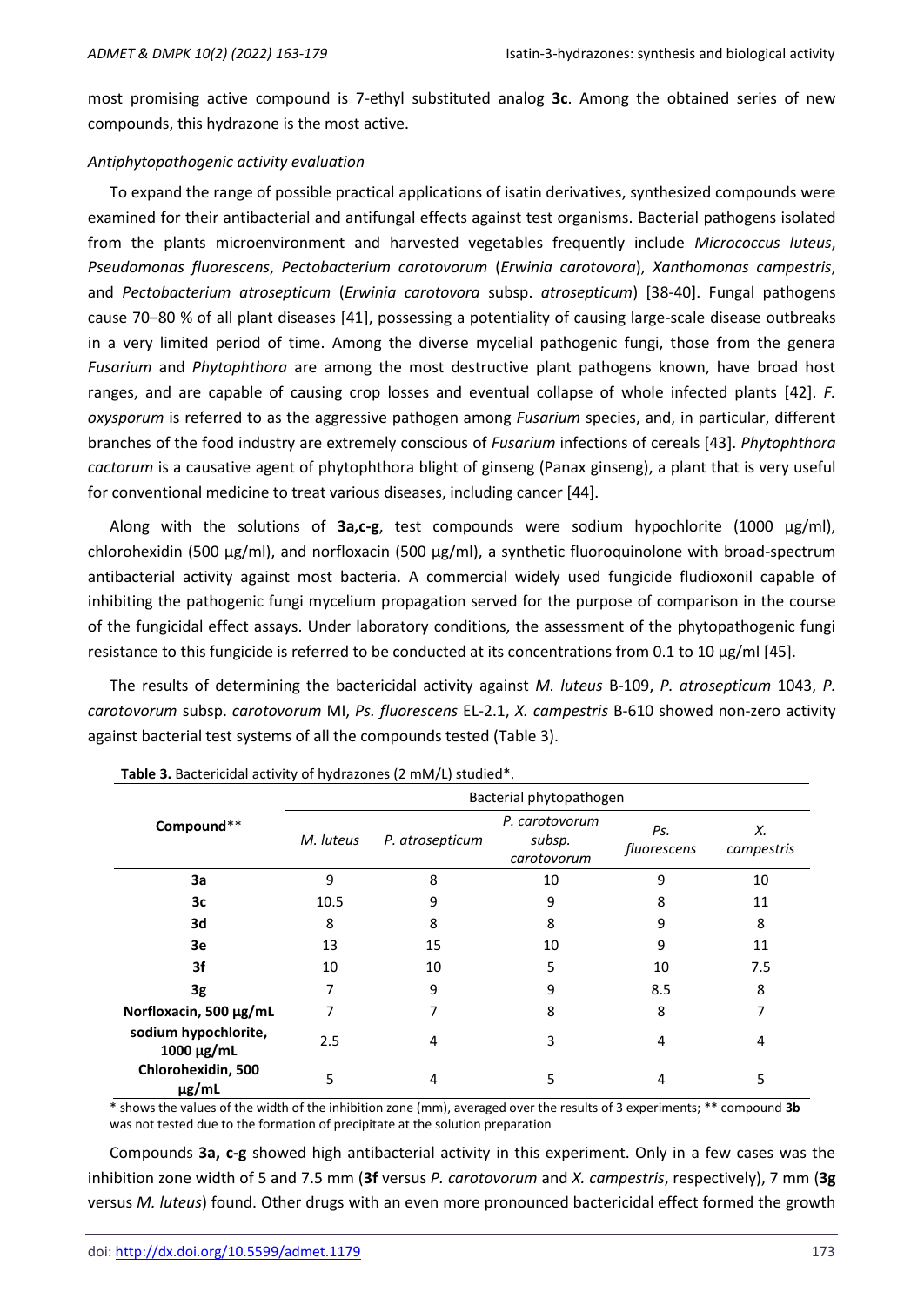of phytopathogens inhibition zone from 8 to 15 mm (Table 4).

|                                                     | Inhibition zone width (mm), not less |    |        |         |            |         |  |  |
|-----------------------------------------------------|--------------------------------------|----|--------|---------|------------|---------|--|--|
| Bacterial test system                               | 15                                   | 13 | 11     | 10      | 9          | 8       |  |  |
| Micrococcus luteus B-109                            |                                      | 3e |        | 3c > 3f | Зa         | 3d      |  |  |
| Pectobacterium atrosepticum 1043                    | 3e                                   |    |        | 3f      | 3c,48      | 3a, 3d  |  |  |
| Pectobacterium carotovorum<br>subsp. carotovorum MI |                                      |    |        | 3e, 3a  | 3c, 3g     | 3d      |  |  |
| Pseudomonas fluorescens EL-2.1                      |                                      |    |        | 3f      | 3e, 3a, 3d | 3g > 3c |  |  |
| Xanthomonas campestris B-610                        |                                      |    | 3e, 3c | За      |            | 3d, 3g  |  |  |

**Table 4.** Comparative bactericidal activity of compounds **3a, c-g** (2 mM/L).

Taking into account the data in Table 4, it is quite conditionally possible to arrange the studied 2 mM solutions of compounds **3a,c-g** in decreasing order of activity as follows: **3e**> **3c**> **3a**> **3d**> **3g**> **3f**. Thus, with respect to the phytopathogens used, the best activity was shown by acylhydrazone **3e** containing a bromine atom at position 4 of the heterocycle.

Screening for the manifestation of antifungal properties of compounds **3a,c-g**, introduced into the agar medium to cultivate the fungus *F. oxysporum*, was carried out in the concentration range of 6-43 μg/mL (Table 5).

|             |               |                                 | $EC_{50}$ , µg/mL |    |                  |       |
|-------------|---------------|---------------------------------|-------------------|----|------------------|-------|
| Compound    | $C, \mu g/mL$ | at the age of the fungus (days) | at day 7          |    |                  |       |
|             |               | 3                               | 5                 | 7  | 9                |       |
|             | 6.02          | 11                              | 4                 | 9  | $\boldsymbol{0}$ |       |
| 3a          | 12.04         | 14                              | 12                | 18 | 3                | 33.44 |
|             | 24.08         | 24                              | 16                | 27 | 4                |       |
|             | 36.12         | 28                              | 24                | 30 | 12               |       |
|             | 6.30          | $\overline{2}$                  | 11                | 30 | 17               |       |
| 3c          | 12.60         | 24                              | 26                | 33 | 23               | 10.50 |
|             | 25.20         | 31                              | 33                | 47 | 27               |       |
|             | 37.80         | 44                              | 42                | 59 | 38               |       |
|             | 6.30          | 0                               | 5                 | 5  | 0                |       |
| 3d          | 12.60         | 8                               | 12                | 13 | $\overline{2}$   | 48.46 |
|             | 25.20         | 17                              | 15                | 20 | 8                |       |
|             | 37.80         | 22                              | 18                | 24 | 9                |       |
|             | 6.81          | $11\,$                          | 13                | 19 | 6                |       |
| 3e          | 13.62         | 14                              | 18                | 22 | 9                | 17.92 |
|             | 27.24         | 19                              | 19                | 25 | 20               |       |
|             | 40.86         | 40                              | 37                | 43 | 29               |       |
|             | 6.47          | 13                              | 11                | 10 | 9                |       |
| 3f          | 12.94         | 26                              | 23                | 21 | 10               | 30.81 |
|             | 25.88         | 28                              | 27                | 32 | 12               |       |
|             | 38.82         | 29                              | 28                | 34 | 18               |       |
|             | 7.15          | 0                               | $\overline{4}$    | 5  | 4                |       |
|             | 14.30         | 9                               | 4                 | 11 | 5                | 55.00 |
| 3g          | 28.60         | 11                              | 7                 | 26 | 10               |       |
|             | 42.90         | 31                              | 27                | 32 | 13               |       |
| Fludioxonil | $10\,$        | 38                              | 23                | 6  | $\pmb{4}$        | 83.33 |

**Table 5.** Fungicidal activity of compounds **3a,c-g** against *Fusarium oxysporum* IBPPM 543.

\* the average values are given; the standard deviation did not exceed 0.03 from the given value.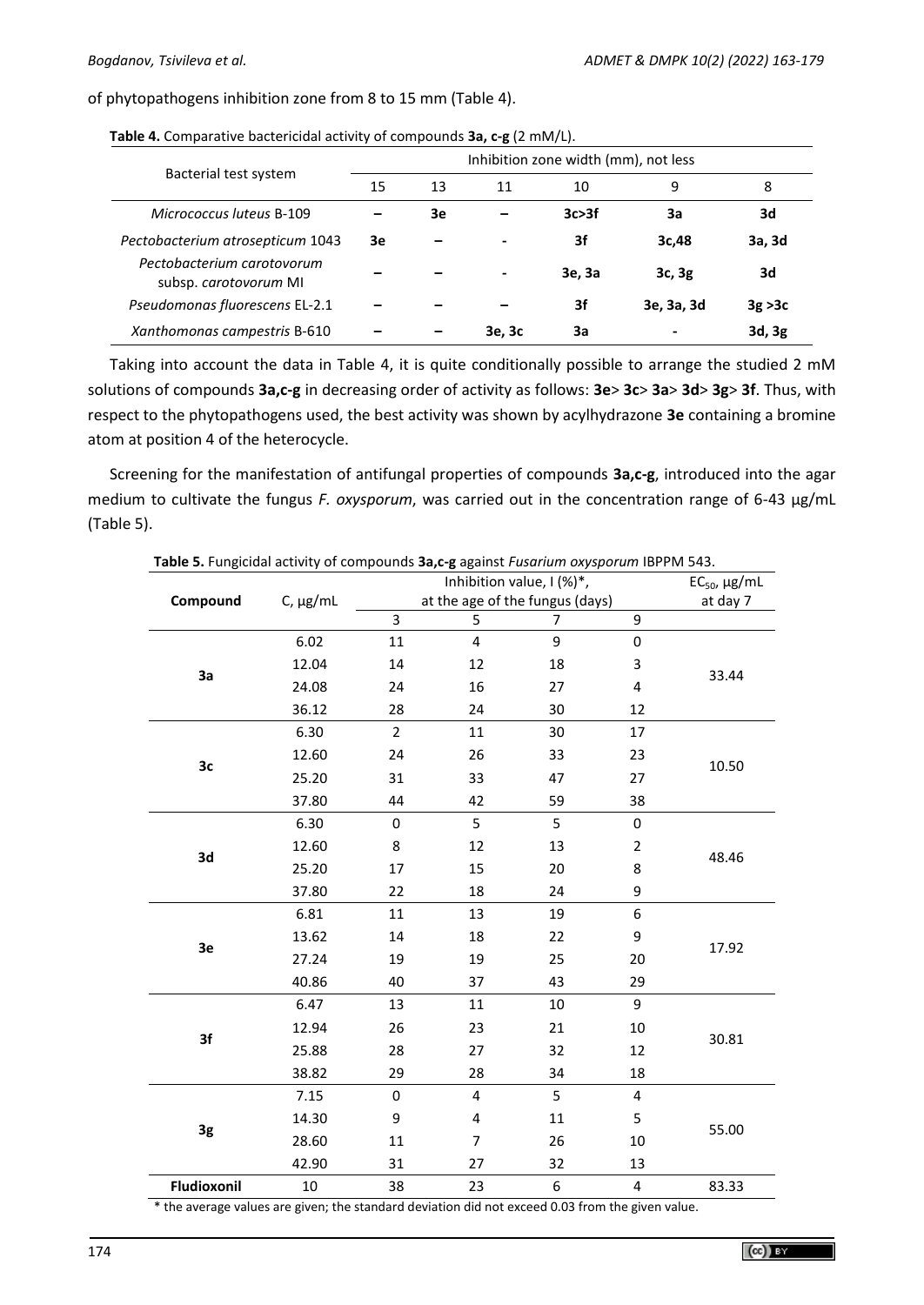The antifungal properties of compounds **3a,c-g**, introduced into the agar medium to cultivate the fungus *P. cactorum*, were studied in the concentration range 1-15 μg/mL. The amount of inhibition of fungal growth was expressed as a percentage, taking into account that the quantitative characteristic of the absence of inhibition is expressed as 0 % (table 6).

|             | <b>Table 0.</b> Fungicidal activity of compounds <b>Ja,c-g</b> against <i>Emplopmmora cactorum</i> Vikivi F |                         |                   |                |              |                |          |
|-------------|-------------------------------------------------------------------------------------------------------------|-------------------------|-------------------|----------------|--------------|----------------|----------|
| Compound    | $C$ , µg/mL                                                                                                 |                         | $EC_{50}$ , µg/mL |                |              |                |          |
|             |                                                                                                             | 3                       | 5                 | $\overline{7}$ | 9            | 12             | at day 7 |
| 3a          | 3.01                                                                                                        | $\overline{\mathbf{4}}$ | $\overline{9}$    | 15             | $\mathbf{1}$ | $\pmb{0}$      |          |
|             | 6.02                                                                                                        | 13                      | 21                | 22             | 4            | 5              |          |
|             | 9.03                                                                                                        | 17                      | 22                | 25             | 4            | 5              | 10.03    |
|             | 12.04                                                                                                       | 40                      | 47                | 49             | 41           | 26             |          |
| 3c          | 1.26                                                                                                        | 17                      | 28                | 30             | 12           | 3              |          |
|             | 3.15                                                                                                        | 29                      | 31                | 38             | 20           | 16             |          |
|             | 6.30                                                                                                        | 33                      | 44                | 45             | 28           | $20\,$         | 2.10     |
|             | 9.45                                                                                                        | 39                      | 45                | 48             | 41           | 36             |          |
|             | 12.60                                                                                                       | 50                      | 56                | 61             | 58           | 48             |          |
| 3d          | 1.26                                                                                                        | 18                      | 17                | 5              | $\pmb{0}$    | $\pmb{0}$      |          |
|             | 3.15                                                                                                        | 23                      | 18                | 14             | 6            | 5              |          |
|             | 6.30                                                                                                        | 29                      | 19                | 15             | 8            | $\overline{7}$ | 11.25    |
|             | 9.45                                                                                                        | 31                      | 20                | 17             | 9            | 8              |          |
|             | 12.60                                                                                                       | 50                      | 50                | 51             | 48           | 35             |          |
| 3e          | 1.36                                                                                                        | 8                       | 14                | 22             | 10           | 3              |          |
|             | 3.41                                                                                                        | 13                      | 21                | 34             | 12           | 5              |          |
|             | 6.81                                                                                                        | 17                      | 33                | 38             | 16           | $\overline{7}$ | 3.10     |
|             | 10.22                                                                                                       | 39                      | 40                | 53             | 28           | 18             |          |
|             | 13.62                                                                                                       | 45                      | 62                | 72             | 70           | 66             |          |
| 3f          | 1.29                                                                                                        | 17                      | 11                | $\overline{2}$ | $\pmb{0}$    | 0              |          |
|             | 3.24                                                                                                        | 33                      | 19                | 18             | $\mathbf 1$  | $\pmb{0}$      |          |
|             | 6.47                                                                                                        | 35                      | 23                | 20             | 8            | $\mathbf 1$    | 8.99     |
|             | 9.71                                                                                                        | 41                      | 36                | 32             | 20           | 16             |          |
|             | 12.94                                                                                                       | 59                      | 55                | 53             | 48           | 30             |          |
| 3g          | 1.43                                                                                                        | 30                      | 29                | 15             | $\mathbf{1}$ | 0              |          |
|             | 3.58                                                                                                        | 38                      | 29                | 22             | 5            | $\pmb{0}$      |          |
|             | 7.15                                                                                                        | 40                      | 33                | 26             | 14           | 11             | 4.77     |
|             | 10.73                                                                                                       | 48                      | 43                | 41             | 31           | 26             |          |
|             | 14.30                                                                                                       | 51                      | 48                | 46             | 41           | 28             |          |
| Fludioxonil | 10                                                                                                          | 46                      | 38                | 18             | 12           | 9              | 27.78    |

|  |  | Table 6. Fungicidal activity of compounds 3a,c-g against Phytophthora cactorum VKM F-985. |  |
|--|--|-------------------------------------------------------------------------------------------|--|
|  |  |                                                                                           |  |

\* the average values are given; the standard deviation did not exceed 0.03 from the given value.

All compounds **3a,c-g** showed an antagonistic effect against *P. cactorum*, superior to fludioxonil from 2.5 (**3d**) to 13.2 (**3c**) times by seven days of the fungus growth. At the same culture age of *F. oxysporum*, almost all compounds of this series outperformed fludioxonil in antifungal effect by up to 7.9 times (hydrazone **3c**). It is important to note that fludioxonil showed the greatest antifungal effect at the age of both cultures three days, and then the fungicidal effect of the commercial drug was significantly reduced (Tables 5, 6). At the same time, the fungicidal properties of compounds **3e**, **3a**, **3c** increased during the development of the mycelium. The inhibition value I by these drugs after 5-9 days of *P. cactorum* growth increased by a maximum of 27 % (**3e**), in *F. oxysporum* - by 28 % (**3c**). Moreover, in the case of using the *Fusarium* test system, an increase in antifungal ability in the dynamics of the experiment was revealed in the entire group **3a,c-g** (Table 6). In decreasing order of activity against *F. oxysporum*, the following series is obtained: **3c**> **3e**> **3f**> **3a**> **3d**> **3g**. For *P. cactorum*, the series is as follows: **3c** > **3e** > **3g** > **3f** > **3a** > **3d**. Thus, newly synthesized isatin derivatives of **3a,c-g**, possessing significant antibacterial activity, were able to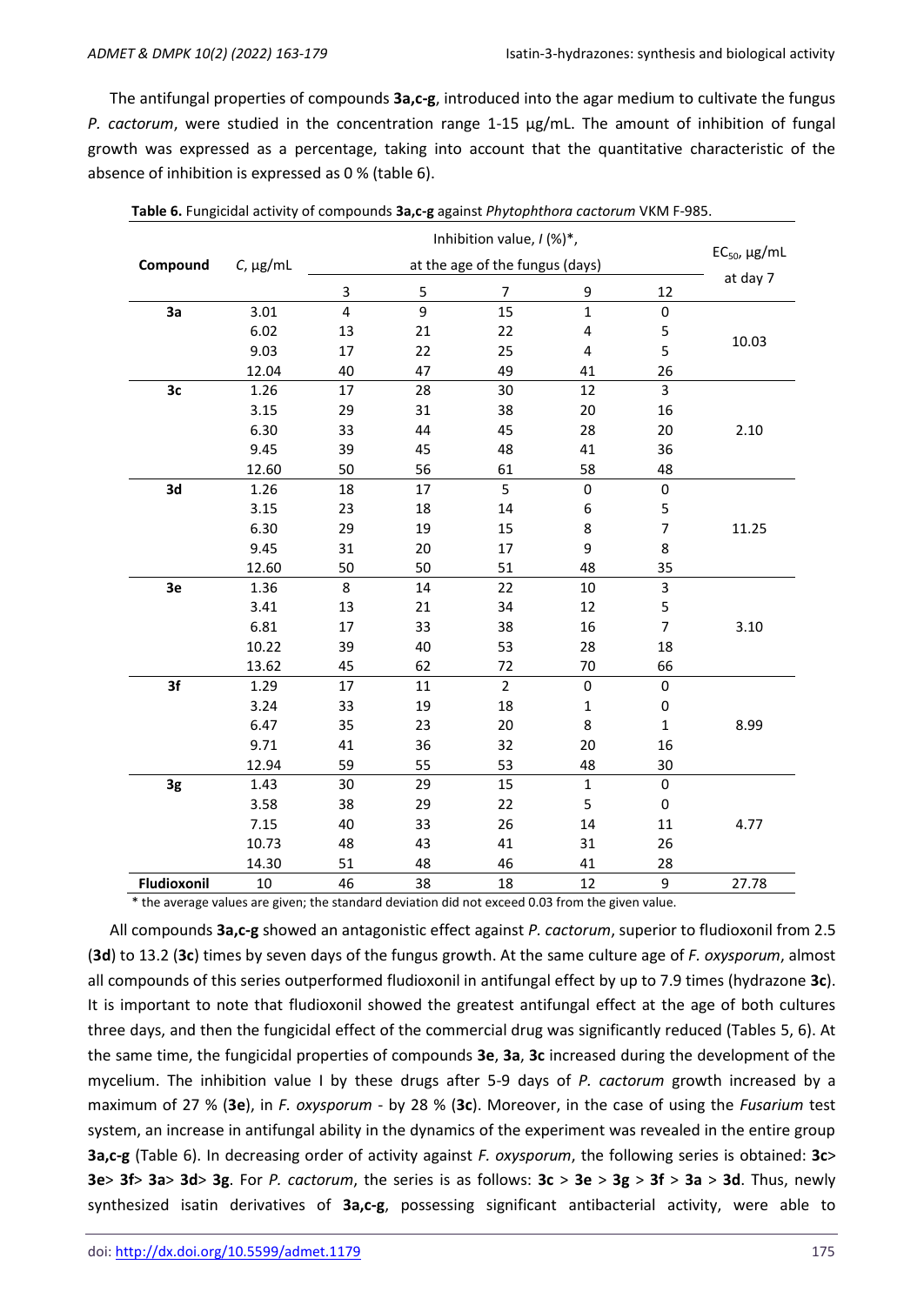significantly inhibit the growth of pathogenic fungi *F. oxysporum* and *P. cactorum* on a dense medium. First of all, these are 4-bromo- (**3e**) and 7-ethyl derivatives (**3c**) - "leaders" in all sequences of the location of compounds in terms of antiphytopathogenic activity: against pathogenic bacteria, against fungi *F. oxysporum* and *P. cactorum*.

### **Conclusions**

A number of new isatin-3-acylhydrazones containing a triethylammonium fragment have been synthesized, and their multiple biological profiles were revealed. The study of antimicrobial properties showed that the compounds obtained have selective activity against *Staphylococcus aureus* and *Bacillus cereus*. Derivatives containing donor alkyl substituents showed bacteriostatic activity two times better than norfloxacin, and the 7-ethyl analog was slightly better than the reference drug in terms of its bactericidal effect. The results obtained showed low toxicity of new compounds towards healthy human cells (red blood cells, hepatocytes) and the absence of a negative effect on some factors of hemostasis. The study of antiphytopathogenic activity showed that 4-bromine (**3e**) and 7-ethyl (**3c**) analogs have high activity against a number of dangerous bacterial (*Micrococcus luteus* and *Pectobacterium atrosepticum*) and fungal (*F. oxysporum* and *P. cactorum*) pathogens that exceeds those for reference drugs norfloxacin, chlorohexidine and fludioxonil respectively. Thus, the data obtained indicate a high potential for the development of effective biocompatible drugs for both pharmaceutical and agricultural purposes.

**Acknowledgements**: The authors thank the Spectral and Analytical Joint Center (Kazan Scientific Center, Russian Academy of Sciences) for technical support. Part of the work on the synthesis and study of antimicrobial, hemolytic and cytotoxic activities (A. Bogdanov, A. Voloshina, A. Lyubina, S. Amerkhanova) was carried out within the framework of the state assignment of the Federal Research Center KSC RAS. Research on antiphytopathogenic activity was completed in the framework of theme No. 121031100266-3 of the Program of fundamental research of the Russian Academy of Sciences.

**Conflict of interest**: The authors declare no conflict of interest

### **References**

- [1] M.E. Welsch, S.A. Snyder, B.R. Stockwell. Privileged scaffolds for library design and drug discovery. *Current Opinion in Chemical Biology* **14** (2010) 347-361. [https://doi.org/10.1016/j.cbpa.2010.02.018.](https://doi.org/10.1016/j.cbpa.2010.02.018)
- [2] C. Melis, R. Meleddu, A. Angeli, S. Distinto, G. Bianco, C. Capasso, F. Cottiglia, R. Angius, C.T. Supuran, E. Maccioni. Isatin: a privileged scaffold for the design of carbonic anhydrase inhibitors. *Journal of Enzyme Inhibition and Medicinal Chemistry* **32** (2017) 68-73. [https://doi.org/10.1080/14756366.-](https://doi.org/10.1080/14756366.2016.1235042) [2016.1235042.](https://doi.org/10.1080/14756366.2016.1235042)
- [3] A.V. Bogdanov, V.F. Mironov. Advances in the synthesis of isatins: a Survey of the last decade. *Synthesis* **50** (2018) 1601-1609. [https://doi.org/10.1055/s-0036-1591946.](https://doi.org/10.1055/s-0036-1591946)
- [4] S.Z. Drmanić, P. Petrović, D.R. Brkić, A.D. Marinković, J.B. Nikolić. A survey on the characterization and biological activity of isatin derivatives. *Journal of the Serbian Chemical Society* **85** (2020) 979- 1000[. https://doi.org/10.2298/JSC200320020D.](https://doi.org/10.2298/JSC200320020D)
- [5] P. Brandao, C. Marques, A.J. Burke, M. Pineiro. The application of isatin-based multicomponentreactions in the quest for new bioactive and druglike molecules. *European Journal of Medicinal Chemistry* **211** (2021) 113102. [https://doi.org/10.1016/j.ejmech.2020.113102.](https://doi.org/10.1016/j.ejmech.2020.113102)
- [6] Y.‐Zh. Zhang, H.‐Zh. Du, H.‐L. Liu, Q.‐S. He, Zh. Xu. Isatin dimers and their biological activities. *Archiv der Pharmazie* (Weinheim) **353** (2020) e1900299[. https://doi.org/10.1002/ardp.201900299.](https://doi.org/10.1002/ardp.201900299)
- [7] P. Brandao, C. Marques, E.P.Carreiro, M. Pineiro, A.J. Burke. Engaging isatins in multicomponent reactions (MCRs) – easy access to structural diversity. *The Chemical Record* **21** (2021) 1-115. [https://doi.org/10.1002/tcr.202000167.](https://doi.org/10.1002/tcr.202000167)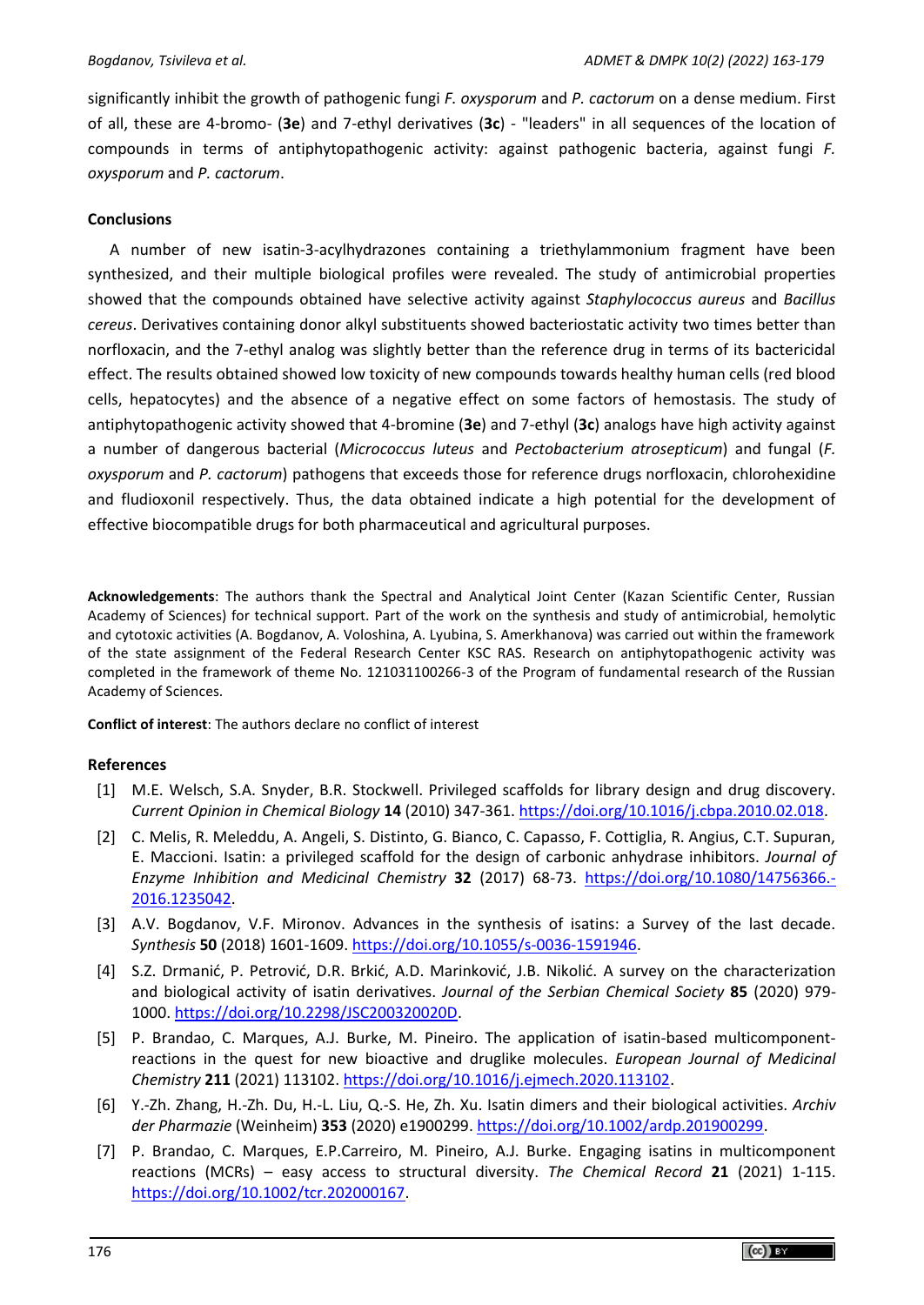- [8] Zh. Ding, M. Zhou, Ch. Zeng. Recent advances in isatin hybrids as potential anticancer agents. *Archiv der Pharmazie* (Weinheim) **353** (2020) e1900367[. https://doi.org/10.1002/ardp.201900367.](https://doi.org/10.1002/ardp.201900367)
- [9] R.E.F. de Paiva, E. Guimaraes Vieira, D.R. da Silva, C.A. Wegermann, A.M. Costa Ferreira. Anticancer compounds based on isatin-derivatives: strategies to ameliorate selectivity and efficiency. *Frontiers in Molecular Biosciences* **7** (2021) 627272[. https://doi.org/10.3389/fmolb.2020.627272.](https://doi.org/10.3389/fmolb.2020.627272)
- [10] D.-J. Fu, Y.-F. Zhang, A.-Q. Chang, J. Li. β-Lactams as promising anticancer agents: Molecular hybrids, structure activity relationships and potential targets. *European Journal of Medicinal Chemistry* **201** (2020) 112510. [https://doi.org/10.1016/j.ejmech.2020.112510.](https://doi.org/10.1016/j.ejmech.2020.112510)
- [11] R. Kumar, P. Takkar. Repositioning of Isatin hybrids as novel anti-tubercular agents overcoming preexisting antibiotics resistance. *Medicinal Chemistry Research* **30** (2021) 847-876. [https://doi.org/-](https://doi.org/10.1007/s00044-021-02699-5) [10.1007/s00044-021-02699-5.](https://doi.org/10.1007/s00044-021-02699-5)
- [12] Zh. Xu, Sh. Zhang, Ch. Gao, J. Fan, F. Zhao, Z.-Sh. Lv, L.-Sh. Feng. Isatin hybrids and their antituberculosis activity, *Chinese Chemical Letters* **28** (2017) 159-167. [https://doi.org/10.1016/j.cclet.-](https://doi.org/10.1016/j.cclet.2016.07.032) [2016.07.032.](https://doi.org/10.1016/j.cclet.2016.07.032)
- [13] F. Song, Zh. Li, Yu. Bian, X. Huo, Ju. Fang, L. Shao, M. Zhou. Indole/isatin‐containing hybrids as potential antibacterial agents. *Archiv der Pharmazie* **353** (2020) e2000143. [https://doi.org/10.1002/](https://doi.org/10.1002/ardp.202000143) [ardp.202000143.](https://doi.org/10.1002/ardp.202000143)
- [14] Shagufta, I. Ahmad. The race to treat COVID-19: Potential therapeutic agents for the prevention and treatment of SARS-CoV-2. *European Journal of Medicinal Chemistry* **213** (2021) 113157. [https://doi.org/10.1016/j.ejmech.2021.113157.](https://doi.org/10.1016/j.ejmech.2021.113157)
- [15] M. Konwar, D. Sarma. Advances in developing small molecule SARS 3CLpro inhibitors as potential remedy for corona virus infection. *Tetrahedron* **77** (2021) 131761. [https://doi.org/10.1016/j.tet.-](https://doi.org/10.1016/j.tet.2020.131761) [2020.131761.](https://doi.org/10.1016/j.tet.2020.131761)
- [16] V.K. Pandey, A. Dwivedi, O.P. Pandey, S.K. Sengupta. Organophosphorus derivatives containing isatin-3-hydrazones as chemotherapeutants against fungal pathogens of sugarcane. *Journal of Agricultural and Food Chemistry* **56** (2008) 10779. [https://doi.org/10.1021/jf801975z.](https://doi.org/10.1021/jf801975z)
- [17] L.S. Zampirolli, M.J. de Lemos, V.T. Goncalves, M.A.A. de Souza, S.R. de Souza, V.M. Rumjanek, J.B.N. DaCosta. Synthesis, characterization, and biological activity of a new class of dialkylphosphorylhydrazone derivatives of isatin. *Quimica Nova* **37** (2014) 989-995. [https://doi.org/10.5935/0100-4042.20140162.](https://doi.org/10.5935/0100-4042.20140162)
- [18] C. Viegas-Junior, A. Danuello, V. da Silva Bolzani, E.J. Barreiro, C.A.M. Fraga. Molecular hybridization: a useful tool in the design of new drug prototypes. *Current Medicinal Chemistry* **14** (2007) 1829-1852. [https://doi.org/10.2174/092986707781058805.](https://doi.org/10.2174/092986707781058805)
- [19] G. Berube. An overview of molecular hybrids in drug discovery. *Expert Opinion on Drug Discovery* **11** (2016) 281-305[. https://doi.org/10.1517/17460441.2016.1135125.](https://doi.org/10.1517/17460441.2016.1135125)
- [20] P.L. Bosquesi, Th.R. Ferreira Melo, E.O. Vizioli, J.L. dos Santos, M.Ch. Chung. Anti-Inflammatory drug design using a molecular hybridization approach. *Pharmaceuticals* **4** (2011) 1450-1474. [https://doi.org/10.3390/ph4111450.](https://doi.org/10.3390/ph4111450)
- [21] R. Meleddu, S. Distinto, A. Corona, E. Tramontano, G. Bianco, C. Melis, F. Cottiglia, E. Maccioni., Isatin thiazoline hybrids as dual inhibitors of HIV-1 reverse transcriptase. *Journal of Enzyme Inhibition and Medicinal Chemistry* **130** (2017) 130-136. [https://doi.org/10.1080/14756366.2016.1238366.](https://doi.org/10.1080/14756366.2016.1238366)
- [22] M.C. Jennings, K.P.C. Minbiole, W.M. Wuest. Quaternary ammonium compounds: an antimicrobial mainstay and platform for innovation to address bacterial resistance. *ACS Infection Diseases* **1** (2015) 288-303. [https://doi.org/10.1021/acsinfecdis.5b00047.](https://doi.org/10.1021/acsinfecdis.5b00047)
- [23] A.N. Vereshchagin, N.A. Frolov, K.S. Egorova, M.M. Seitkalieva, V.P. Ananikov. Quaternary ammonium compounds (QACs) and ionic liquids (ILs) as biocides: from simple antiseptics to tunable antimicrobials. International. *Journal of Molecular Sciences* **22** (2021) 6793. [https://doi.org/10.3390/ijms22136793.](https://doi.org/10.3390/ijms22136793)
- [24] A.V. Bogdanov, I.F. Zaripova, A.D. Voloshina, A.S. Strobykina, N.V. Kulik, S.V. Bukharov, V.F. Mironov. Isatin derivatives containing sterically hindered phenolic fragment and water-soluble acyl hydrazones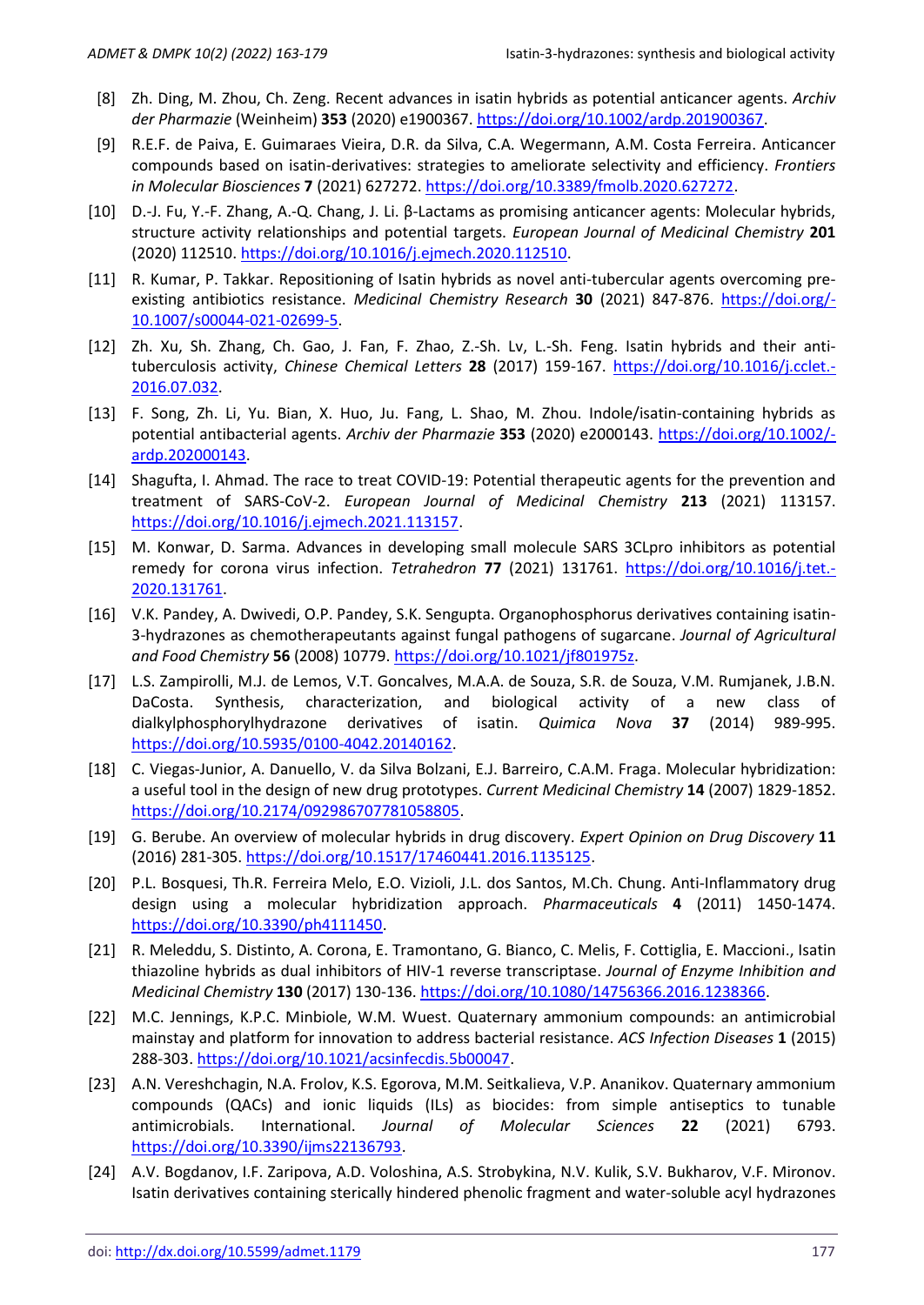on their basis: synthesis and antimicrobial activity. *Russian Journal of General Chemistry* **88** (2018) 57-67. [https://doi.org/10.1134/S1070363218010097.](https://doi.org/10.1134/S1070363218010097)

- [25] A.V. Bogdanov, I.F. Zaripova, A.D. Voloshina, A.S. Strobykina, N.V. Kulik, S.V. Bukharov, Ju.K. Voronina, A.R. Khamatgalimov, V.F. Mironov. Synthesis and antimicrobial activity evaluation of some novel water-soluble isatin-3-acylhydrazones. *Monatshefte Chemie* **149** (2018) 111-117. [https://doi.org/10.1007/s00706-017-2049-y.](https://doi.org/10.1007/s00706-017-2049-y)
- [26] A.V. Bogdanov, I.F. Zaripova, A.D. Voloshina, A.S. Sapunova, N.V. Kulik, S.V. Bukharov, Ju.K. Voronina, A.E. Vandyukov, V.F. Mironov. Synthesis and biological evaluation of new isatin-based QACs with high antimicrobial potency. *ChemistrySelect* **4** (2019) 6162-6166. [https://doi.org/10.1002/slct.201901708.](https://doi.org/10.1002/slct.201901708)
- [27] T.N. Pashirova, A.V. Bogdanov, I.F. Zaripova, E.A. Burilova, A.E. Vandyukov, A.S. Sapunova, I.I. Vandyukova, A.D. Voloshina, V.F. Mironov, L.Ya. Zakharova. Tunable amphiphilic π-systems based on isatin derivatives containing a quaternary ammonium moiety: The role of alkyl chain length in biological activity. *Journal of Molecular Liquids* **290** (2019) 111220. [https://doi.org/10.1016/](https://doi.org/10.1016/j.molliq.2019.111220) [j.molliq.2019.111220.](https://doi.org/10.1016/j.molliq.2019.111220)
- [28] A.V. Bogdanov, M.E. Kadomtseva, S.V. Bukharov, A.D. Voloshina, V.F. Mironov. Effect of the cationic moiety on the antimicrobial activity of sterically hindered isatin 3-hydrazone derivatives. *Russian Journal of Organic Chemistry* **56** (2020) 555-558. [https://doi.org/10.1134/S107042802003032X.](https://doi.org/10.1134/S107042802003032X)
- [29] A.V. Bogdanov, O.V. Andreeva, M.G. Belenok, A.D. Voloshina, K.I.Enikeeva, A.V.Samorodov, V.F. Mironov. Synthesis of triazolylisatins glycoconjugates and some ammonium hydrazones on their basis. *Russian Journal of General Chemistry* **91** (2021) 1282-1291. [https://doi.org/10.1134/-](https://doi.org/10.1134/S1070363221070045) [S1070363221070045.](https://doi.org/10.1134/S1070363221070045)
- [30] A.V. Bogdanov, A.D. Voloshina, A.R. Khamatgalimov, N.V. Terekhova, V.F. Mironov. On the effect of the nature of substituents on the antimicrobial activity of water-soluble acylhydrazones on the isatin scaffold. *Doklady Chemistry* **494** (2020) 136-140. [https://doi.org/10.1134/S0012500820090013.](https://doi.org/10.1134/S0012500820090013)
- [31] A.D. Voloshina, S.K. Gumerova, A.S. Sapunova, N.V. Kulik, A.B. Mirgorodskaya, A.A. Kotenko, T.M. Prokopyeva, V.A. Mikhailov, L.Ya. Zakharova, O.G. Sinyashin. The structure-activity correlation in the family of dicationic imidazolium surfactants: antimicrobial properties and cytotoxic effect. *Biochimica et Biophysica Acta (BBA)-General Subjects* 1864 (2020) 129728. [https://doi.org/-](https://doi.org/10.1016/j.bbagen.2020.129728) [10.1016/j.bbagen.2020.129728.](https://doi.org/10.1016/j.bbagen.2020.129728)
- [32] A.D. Voloshina, A.S. Sapunova, N.V. Kulik, M.G. Belenok, I.Yu. Strobykina, A.P. Lyubina, S.K. Gumerova, V.E. Kataev. Antimicrobial and cytotoxic effects of ammonium derivatives of diterpenoids steviol and isosteviol. *Bioorganic and Medicinal Chemistry* **32** (2021) 115974. [https://doi.org/-](https://doi.org/10.1016/j.bmc.2020.115974) [10.1016/j.bmc.2020.115974.](https://doi.org/10.1016/j.bmc.2020.115974)
- [33] G. Born. Aggregation of blood platelets by adenosine diphosphate and its reversal. *Nature* **194** (1962) 927-929. [https://doi.org/10.1038/194927b0.](https://doi.org/10.1038/194927b0)
- [34] C. Pane, M. Caputo, G. Francese, G. Manganiello, R. Lo Scalzo, G. Mennella, M. Zaccardelli. Managing Rhizoctonia damping-off of rocket (Eruca sativa) seedlings by drench application of bioactive potato leaf phytochemical extracts. *Biology* **9** (2020) 270. [https://doi.org/10.3390/biology9090270.](https://doi.org/10.3390/biology9090270)
- [35] A. Moreno-Gavira, F. Dianez, B. Sanchez-Montesinos, M. Santos. Biocontrol effects of Paecilomyces variotii against fungal plant diseases. *Journal of Fungi* **7** (2021) 415. [https://doi.org/10.3390/](https://doi.org/10.3390/jof7060415) [jof7060415.](https://doi.org/10.3390/jof7060415)
- [36] M. Greener, Drug safety on trial. *EMBO reports* **6** (2005) 202-204. [https://doi.org/10.1038/sj.](https://doi.org/10.1038/sj.embor.7400353) [embor.7400353.](https://doi.org/10.1038/sj.embor.7400353)
- [37] A.E. Schultze, D.B. Walker, J.R. Turk, J.M. Tarrant, M.B. Brooks, S.D. Pettit. Current practices in preclinical drug development: gaps in hemostasis testing to assess risk of thromboembolic injury. *Toxicologic Pathology* **41** (2013) 445-453[. https://doi.org/10.1177/0192623312460924.](https://doi.org/10.1177/0192623312460924)
- [38] H. Abd-El-Khair, T.G. Abdel-Gaied, M.S. Mikhail, A.I. Abdel-Alim, H.I S. El-Nasr. Biological control of Pectobacterium carotovorum subsp. carotovorum, the causal agent of bacterial soft rot in vegetables, in vitro and in vivo tests. *Bulletin of the National Research Centre* **45** (2021) 37. [https://doi.org/10.1186/s42269-021-00491-4.](https://doi.org/10.1186/s42269-021-00491-4)